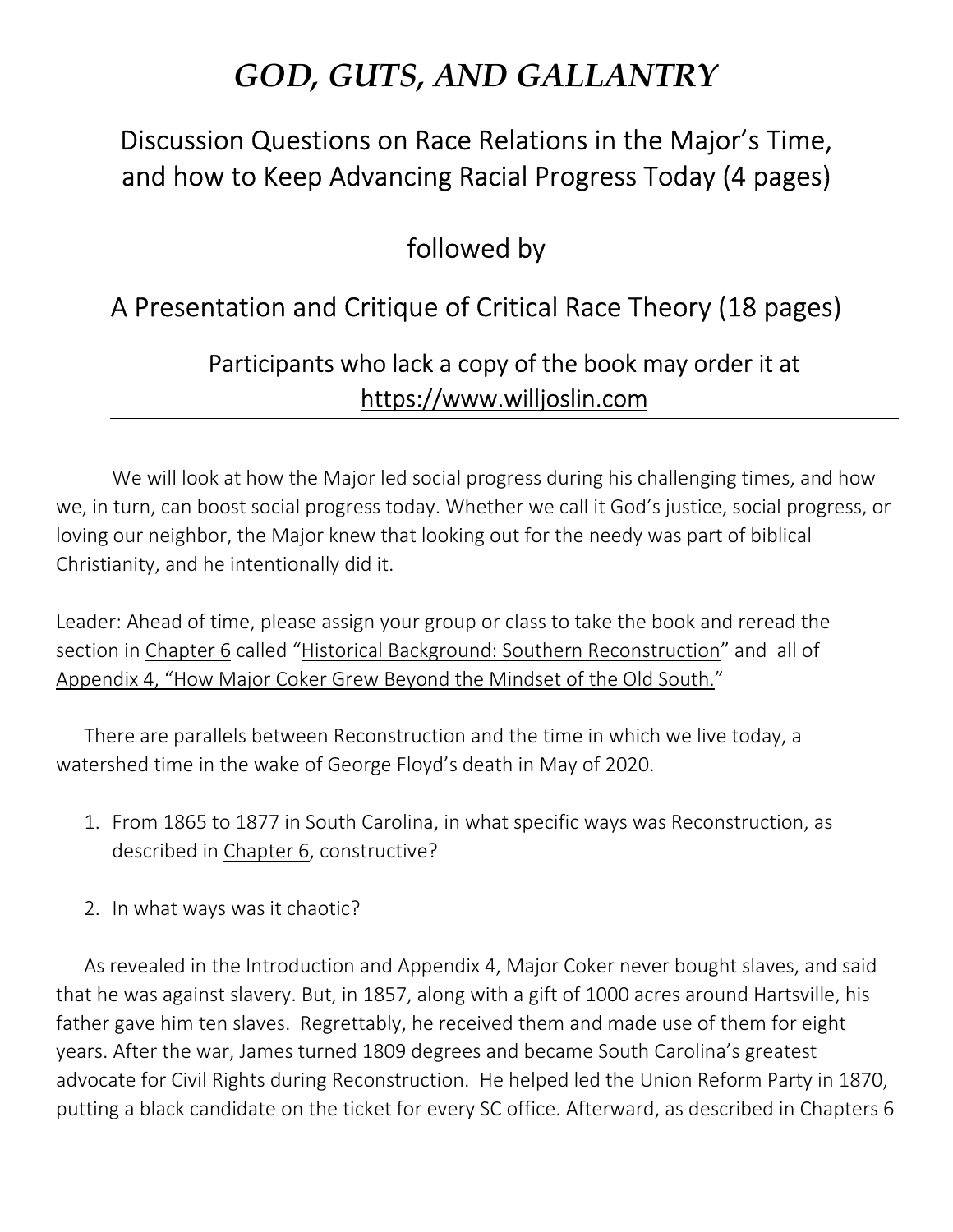through 9, with his cross-cultural hiring practices, and invention of superior seeds, he boosted the fortunes of sharecroppers.

Let's compare Major Coker to Abraham Lincoln. In 1854, in a debate with political rival with Stephen A. Douglas, Lincoln said:

If all earth power were given me, I should not know what to do, as to the existing institution [slavery]. My first impulse would be to free all the slaves, and send them to Liberia- to their own native land. But a moment's reflection would convince me, that whatever of high hope, (as I think there is) there may be in this, in the long run, its sudden execution is impossible…. We cannot, then, make them equals. It does seem to me that systems of gradual emancipation might be adopted; but for their tardiness in this, I will not undertake to judge our brethren of the South.<sup>i</sup>

- 3. Did Major Coker ever say or do anything as prejudiced as the above statements by Abram Lincoln?
- 4. Do we remember Abraham Lincoln by what he said about shipping blacks to Liberia? Is that his legacy?

Why or Why not?

- 5. By the same token, would it be a fair representation of Major Coker's legacy to base it on his slave ownership before the war?
- 6. During Reconstruction (Chapter 6), what did the Major do with regard to social justice in the areas of economics and politics?
- 7. Compared to many southern whites, how progressive were the Major's steps toward racial progress during Reconstruction?
- 8. Why did the Major leave the Democratic party in 1870 to help to lead the Union Reform Party?
- 9. Aside from politics, how did Major Coker continue to initiate social change?

General Wade Hampton was elected governor of South Carolina in 1876, along with his team of former Confederate Generals. After that, the political momentum of racial progress in South Carolina was stymied for several decades.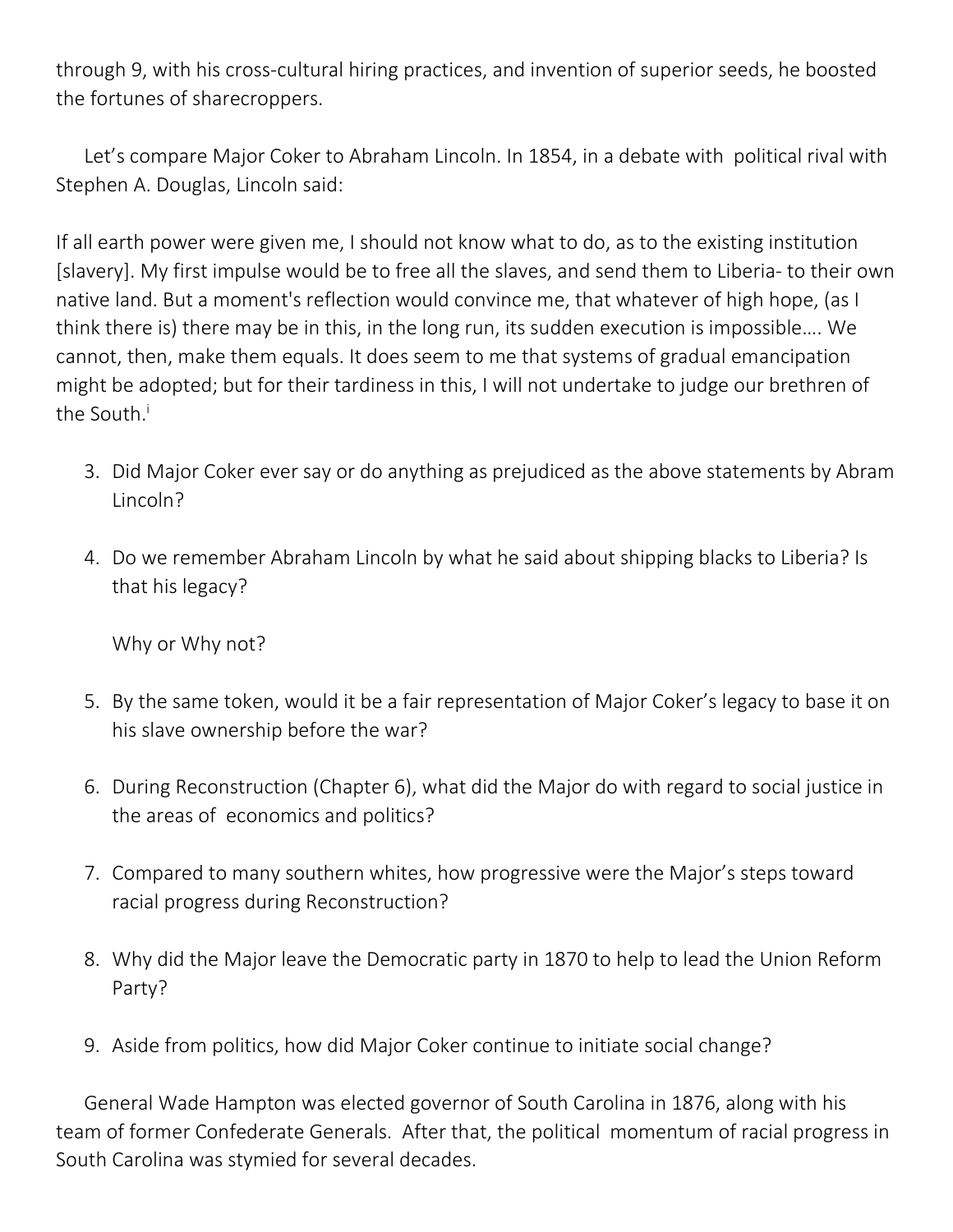- 10. How do you think could U.S. Presidents Johnson and Grant have managed Reconstruction better?
- 11. In 1877, do you think that U. S. President Rutherford B. Hayes should have made a political deal to withdraw Union troops from South Carolina? Why or why not?

Skim back over Chapters 6 through 9 with an eye toward the Major's amazing business odyssey after the war.

- 12. Regardless of what others were or were not doing to help racial progress, what did the Major do through his businesses from 1865 to 1918 to enhance the economic opportunities and take-home pay of African Americans in Darlington county?
- 13.Does the Major's economic impact on his region continue to provide stability for African Americans today?

We now move on to relations between ethnic groups in more recent times. For a glimpse at some  $21^{st}$  century progress in racial unity, please review the section "A Leader in Social Progress" in the book's Introduction, and "The Table of Brotherhood." in the last section of Appendix 4.

- 14. How would you define racial progress?
- 15.How would you assess the progress of racial relations in South Carolina today, compared to the rest of the nation?
- 16. What factors do you think are helping racial progress in America today? What factors do you think are hurting it?
- 17.Do you think life change through Christ, which the Major experienced, is part of the answer? Why or why not?
- 18. Today, regardless of the ongoing bad attitudes of some, how can you, like the Major, rise up and be a part of the solution in racial progress?

Some officers in our nation's police force have committed serious crimes and made reckless mistakes in recent years. There have been startling cases of cruelty and brutality toward African-Americans, even murder in the May 2020 case of George Floyd in Minneapolis, and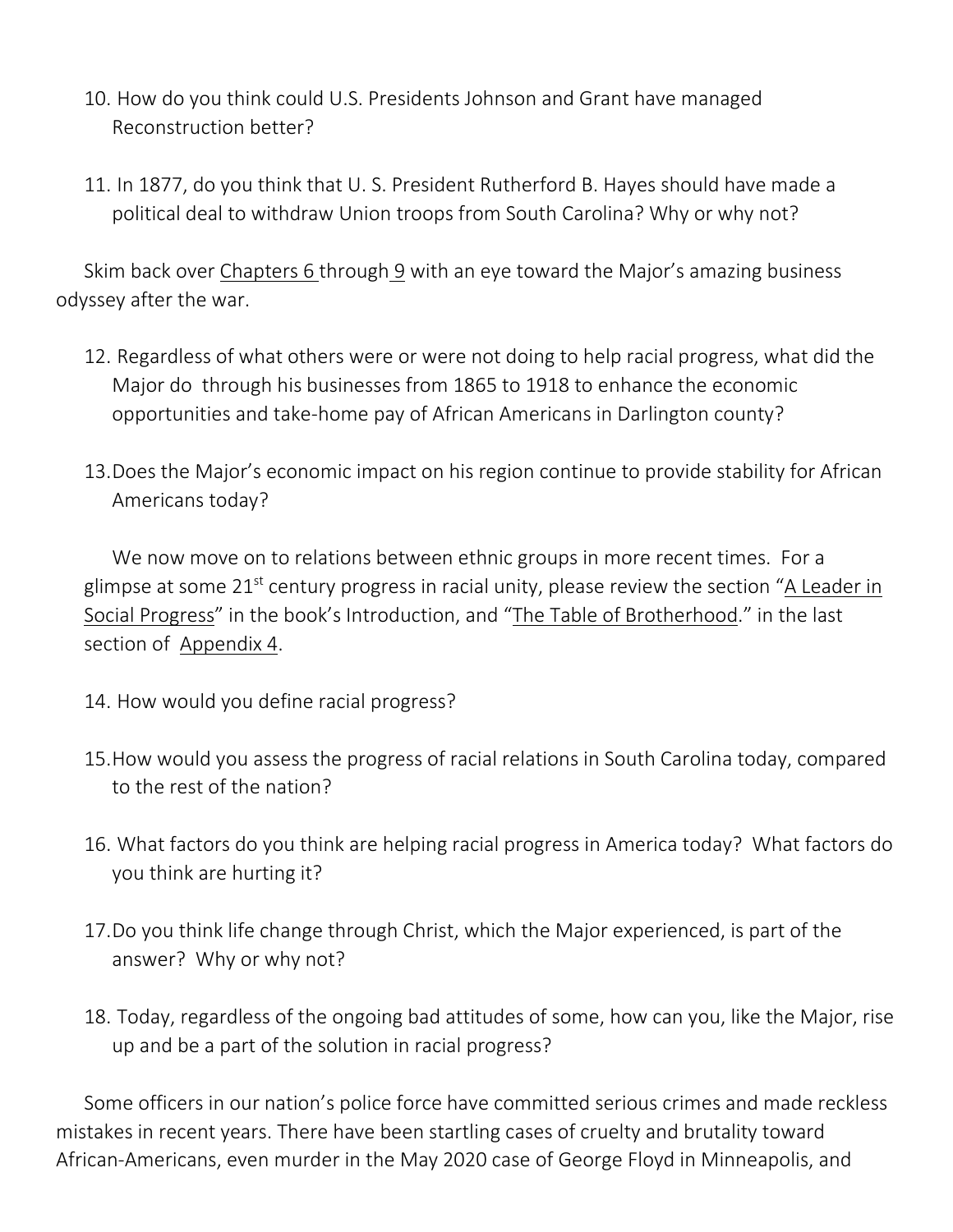there are other cases. From the left, some call for the abolition of our police forces and jails. Others, on the right, do not think change is needed.

19.What changes do you think should take place in our police forces?

- 20.Major and Sue Coker taught underprivileged children to read. Does this kind of ministry appeal to you? If so, where would you start?
- 21.Does your church have community outreach, community building, or similar programs?
- 22.How can you make a difference?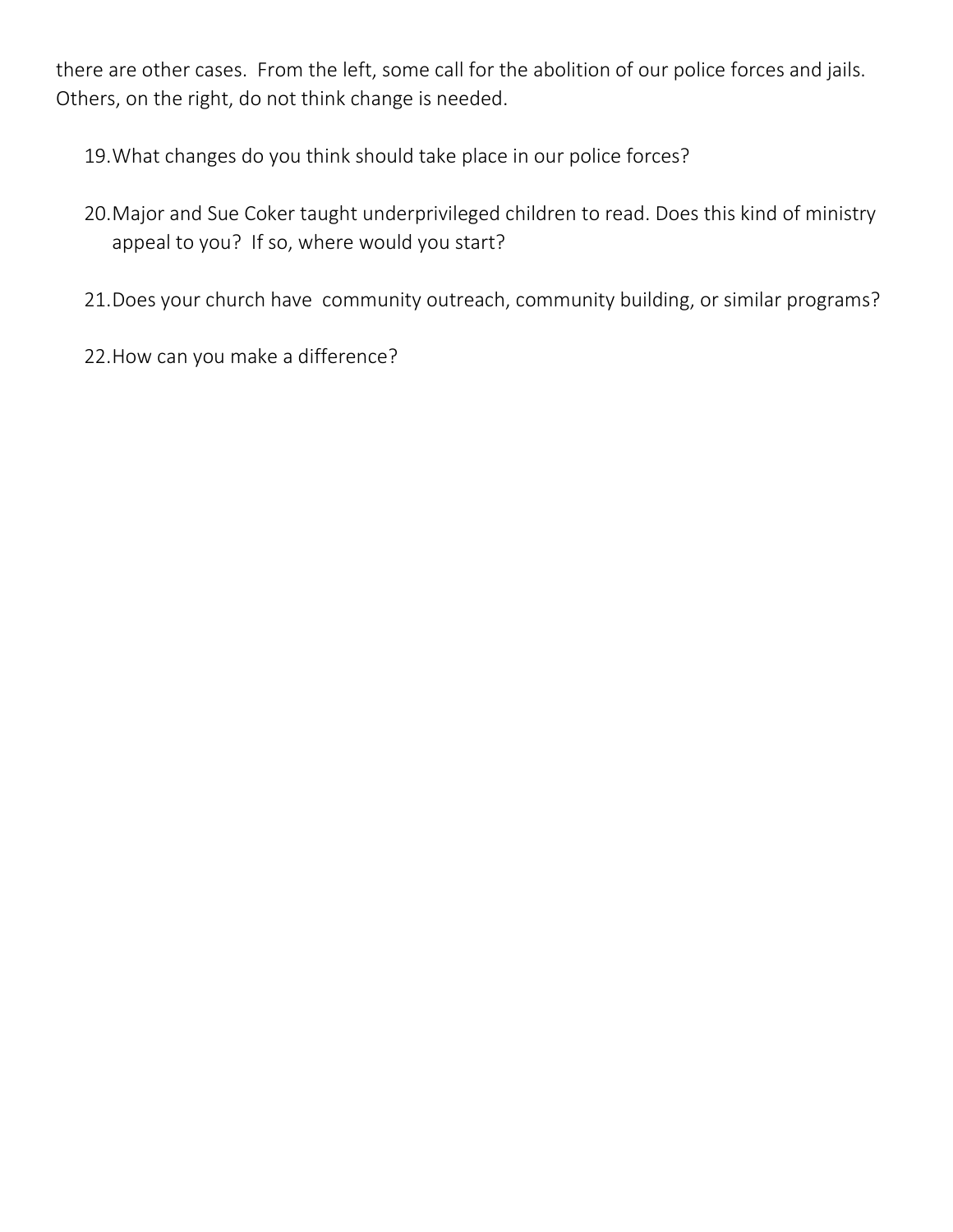## Critical Race Theory

### My Perspective: One Race, Not Many

 Before I get to Critical Race Theory, I'll begin with this two paragraph digression. I believe there is ONLY ONE RACE, the human race. So, later, when sharing my viewpoint, I'll primarily use the terms "ethnic groups," "ethnicity," or "people groups" instead of "races." After all, Eve was "the mother of all living" (Gen. 3:20). And we are all of one blood: "And He has made from one blood every nation of men to dwell on all the face of the earth, and has determined their pre-appointed times and the boundaries of their dwellings" (Acts 17:26).

This perspective of only one race is important, because the traditional evolutionary model of man's development allows for, even begs, the view that some "races" are more "evolved" than others, which can only contribute to racism. For example, in *Mein Kampf*, Hitler tried to exterminate Jews because he used the evolutionary model it to justify the "superiority" of Aryans and the "inferiority" of Jewish "animals."ii For more insight on the contrasting biblical viewpoint of one race, and answers to evolutionary objections using genetic illustrations, see https://answersingenesis.org/tower-of-babel/how-many-races-did-god-create/ and https://answersingenesis.org/racism/adam-eve-all-skin-tones/. Now, on to CRT.

 Critical Race Theory (CRT) has deep roots and diverse adherents, so those looking for a quick summary article won't find it here. CRT is not simply explained, so to properly grapple with it, we go beyond the superficial. CRT came out of the writings of former black lawyer and activist Derrick Bell, white scholar Alan Freeman, University of Alabama law professor Richard Delgado, and black UCLA and Columbia University Law Professor Kimberly W. Crenshaw.<sup>iii</sup> The theory has been in the public arena since about 1990. Using a combination of Marxism and other underlying radical philosophies, it attempts to fight racism with an even stronger form of racism, and I people of any color or party should be alert to what it is really about. We will include references to Major Coker later in this article.

 CRT is the view that social problems are more influenced by what CRT theorists call the oppressive societal structures and cultural assumptions of white America than by what any individuals may or may not do.<sup>iv</sup> To CRT theorists, whites can never question the condemnatory premises of CRT, because by questioning them, whites are "proving their racism." They are playing hardball, and that's no surprise, since CRT has its roots in Marx and Engel's philosophy of dialectical materialism, which justifies violence as the solution to an allegedly perpetual "class struggle." Marx wrote: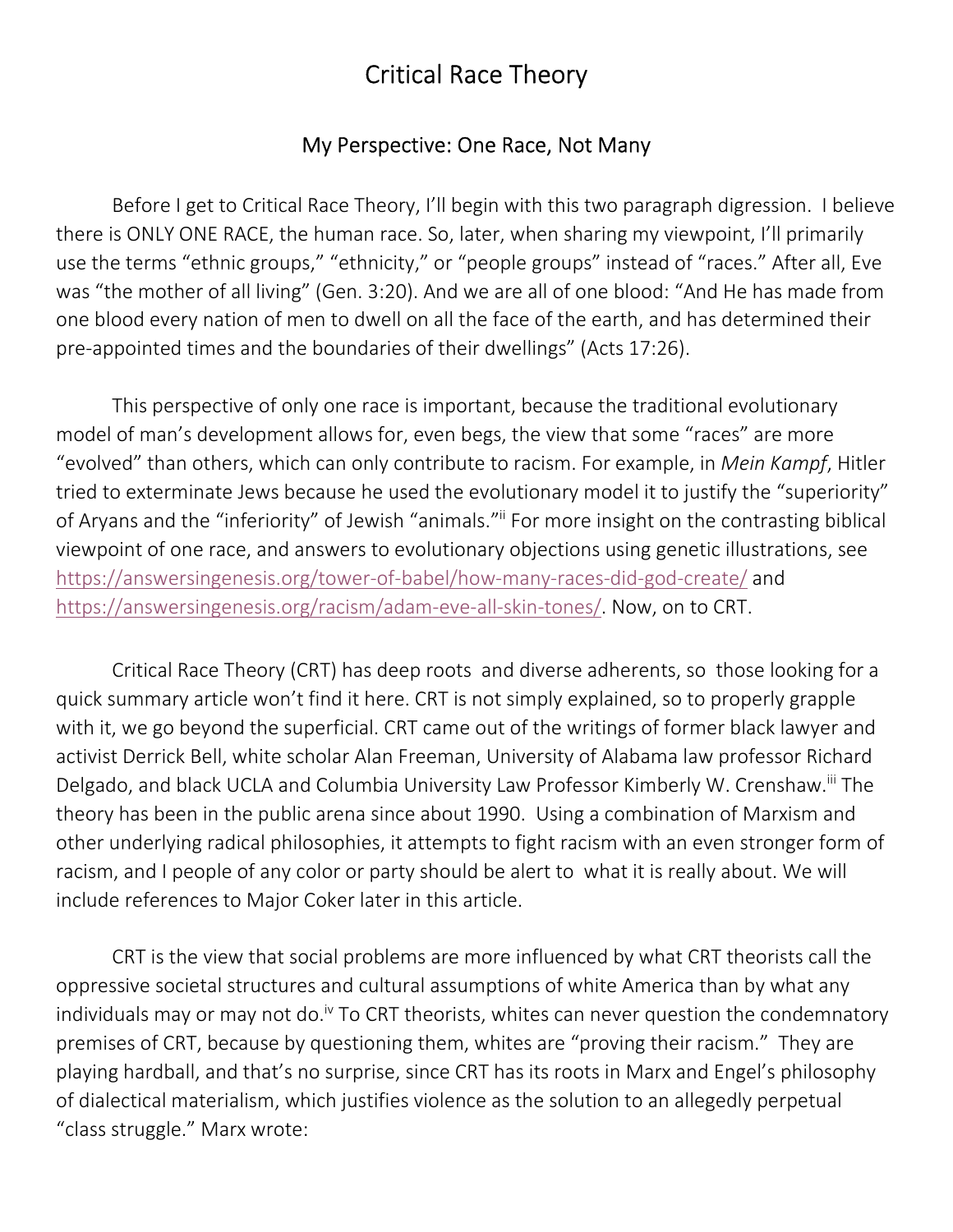There is only one way in which the murderous death agonies of the old society and the bloody birth throes of the new society can be shortened, simplified, and concentrated, and that way is revolutionary terror.<sup>v</sup>

## CRT SUMMARIZED

 CRT is more rooted in the Black Panther ideology from the late 60's and early 70's, than in that of Dr. Martin Luther King, Jr. It is built on these foundational ideas:

- 1. The atheistic Marxist "maxim" of class struggle. Man's root problem is not, as God has revealed, individual sin and alienation from God. The need for reconciliation to God and to our fellow man, resulting in forgiveness and brotherhood across classes, is categorically rejected. The "real" problem, constant class struggle, and the "real" solution, deconstructing western civilization, and overthrowing the "oppressing" class, which they claim is Caucasians. Marxism does not disclaim using of violence in that struggle, when necessary. CRT believers aggressively attack and seek to intimidate those who disagree with them, and take great offense when they disagree, because disagreement, or even attempts at good faith debate, only show that CRT believers are being further "oppressed." Sometimes, instead of atheism, aggressive Islamic ideology is used. Either way, CRT purists are opposed to Christianity.
- 2. Standpoint Epistemology, meaning that how one knows "truth" is subjective, feelings-based, and experiential, and that each person has his or her "own truth," based on their standpoint. In other words, different people may have totally different individual, relative ideas of what truth is, and both still be 100% right. This denies the first rule of logic and reasoning, laid down by Aristotle, and affirmed through succeeding centuries, the rule of non-contradiction, which states that totally contradictory standpoints cannot BOTH be true. Standpoint epistemology, also known as identity epistemology, not only denies the objective truth of God's word, but denies that any objective truth even exists.
- **3. Post-modern philosophy**, from the 1960's, which holds that, far from being objective, knowledge is created by culture and individual experience. This postmodern view stems largely from French philosopher Jacques Derrida (1930- 2004), the originator of "deconstruction, $v<sup>i</sup>$  which questions fundamental concepts of truth and seeks to replace them with relativism. It hold that even something as straightforward as mathematics is suspect, because, after all, Greek and whites contributed primarily to its development.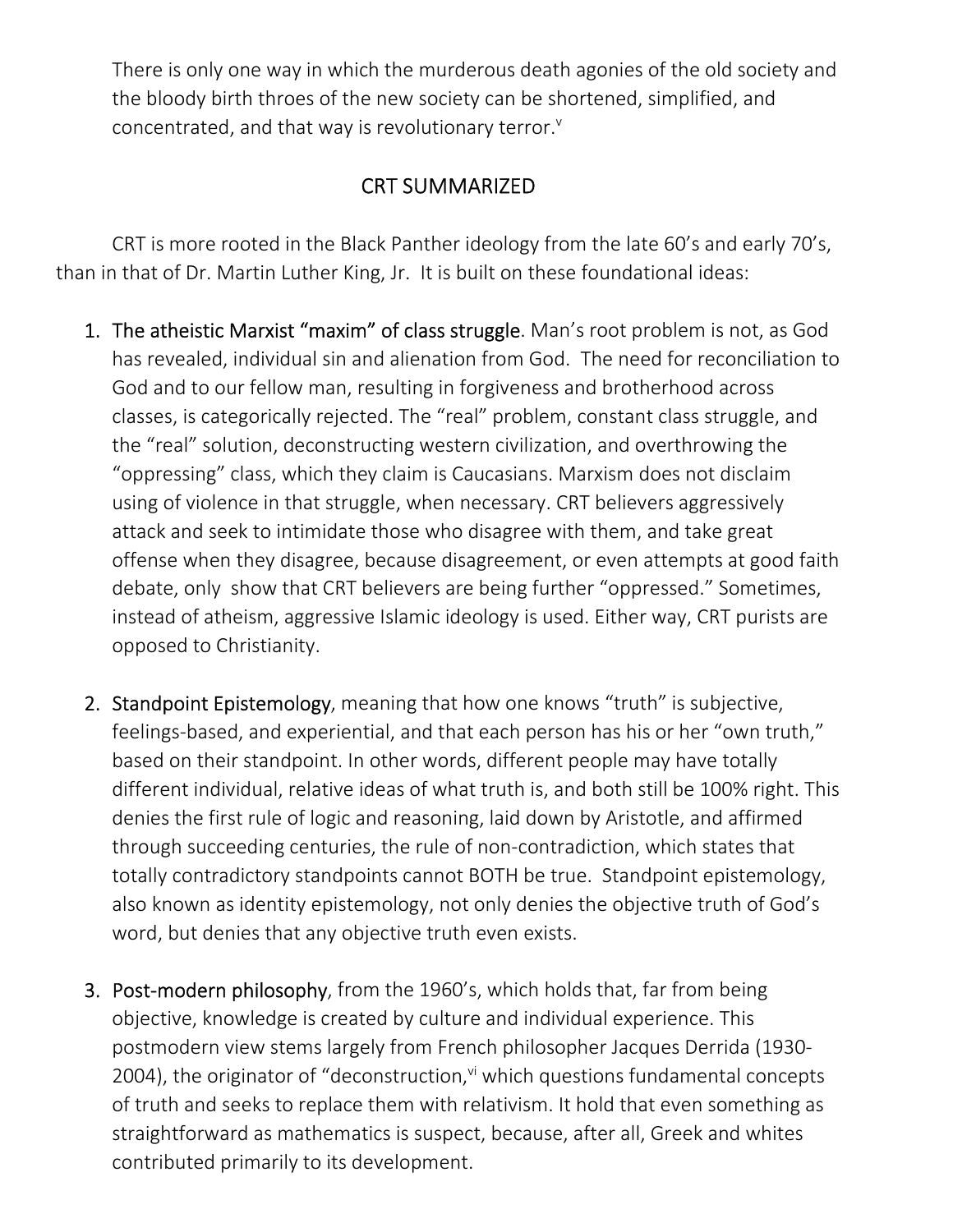### 4. Deceptive Language and Rejection of American Law

New York Post journalist Christopher F. Rufo, in his May 6, 2021, article "What Critical Race Theory is all about," gives a cogent summary of its Marxist roots, deceptive language, and its attempts to reject equality and American law:

Critical Race Theory is an academic hypotheses, formulated in the 1990s and built on the intellectual framework of identity-based Marxism. Relegated for many years to universities and obscure academic journals, it has increasingly become the default ideology in our public institutions over the past decade. It has been injected into government agencies, public school systems, teacher training programs and corporate human resources departments in the form of diversity training programs, human resources modules, public policy frameworks and school curricula.

They use tricky phrases such as "equity," "social justice," "diversity and inclusion" and "culturally responsive teaching." Rufo continues:

Critical race theorists, masters of language construction, realize that "neo-Marxism" would be a hard sell. Equity, on the other hand, sounds nonthreatening and is easily confused with the American principle of equality. But the distinction is vast and important. Indeed, critical race theorists explicitly reject equality  $-$  the principle proclaimed in the Declaration of Independence, defended in the Civil War, and codified into law with the 14th and 15th Amendments, the Civil Rights Act of 1964 and the Voting Rights Act of 1965. To them, equality represents "mere nondiscrimination" and provides "camouflage" for white supremacy, patriarchy, and oppression. In contrast to equality, equity as defined and promoted by critical race theorists is little more than reformulated Marxism. In the name of equity, UCLA law professor and critical race theorist Cheryl Harris has proposed suspending private property rights, seizing land and wealth, and redistributing them along racial lines.

CRT holds that our laws, which were made, by and large, by white males who were allegedly all "white supremacists," are tilted toward white and elitist interests. It favors a revisionist interpretation of American history, American religion, and of American Civil Rights Law, replacing (not integrating) the traditional interpretations of history with the viewpoints of minorities' subjective emotional experiences.<sup>vii</sup> These theorists have also attempted to redefine the traditional use of the metaphor "color blind" as meaning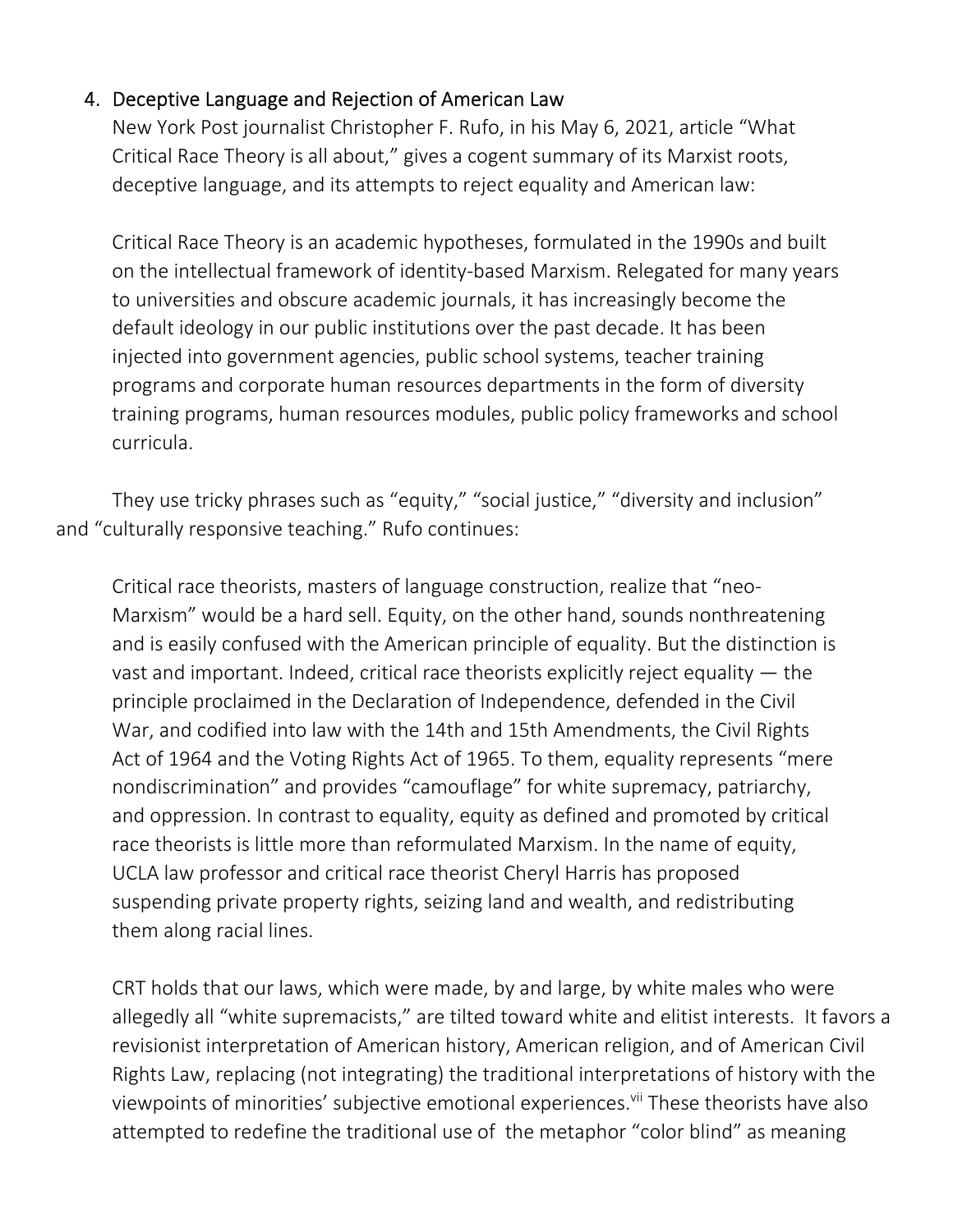"non-racist" because they claim that not taking public note of race actually allows people to ignore discrimination.

### 5. The Idea of Race is Not Biological, but is Created by Whites

Critical Race theorists teach that that the concept of race itself is not based on biology, but is a socially created concept used by whites to further their politico-economic exploitation of blacks, viii and to institutionalize racism. To them, most, if not all, whites are irredeemable racists, and Major Coker would not escape their charge of condemnation. Many of them think that we should defund or even abolish our police forces, and have no jails.

#### 6. Emotion is to be Valued Over Reason

CRT theorists value minority emotional experiences of frustration over evidence, logic, and facts. The historical frustration of certain minorities should not be discounted, but CRT theorists value emotion so much that they reject the idea that history, scholarship, and even legal evidence, should be objective. As journalist Bill Connor observed, "the ground rules laid out by CRT theorists have essentially made rational discussion impossible because they have set themselves up as the only ones who can know the facts, the only ones who can be right, and the only ones qualified to make judgements."<sup>\*</sup> They simply don't want to be reasonable as the attack whites.

## 7. Christianity is Merely the White Man's Means of Oppression

When it comes to Christianity, most CRT theorists follow Karl Marx in disdain for it. Marx, an avowed atheist, claimed that religion, especially Christianity, brings illusory happiness to the oppressed, that religion is "the opiate of the people,"<sup>x</sup> concocted to dull the pain of their oppression.<sup>xi</sup> Marx demanded the forceful and complete abolition of religion. Similarly, today's critical race theorists regard Christianity as a "white religion" used to pacify and exploit others. And they would designate white missionaries, past and present, as "exploitational colonialists."

*We must qualify the above paragraph by saying that some sympathizers with CRT consider themselves to be Christians, and would not tend stigmatize Christianity in the way that Marx did his writings, and the way hard core or "purist" Critical Race Theorists do now. These sympathizers may not fully understand the deep anti-Christian roots of CRT, and I hope they will continue to read this article. But the point is, like any group, all CRT sympathizers cannot be stereotyped. Having said that, this paper addresses CRT's founding beliefs and what are pretty much the prevailing beliefs among CRT leaders.*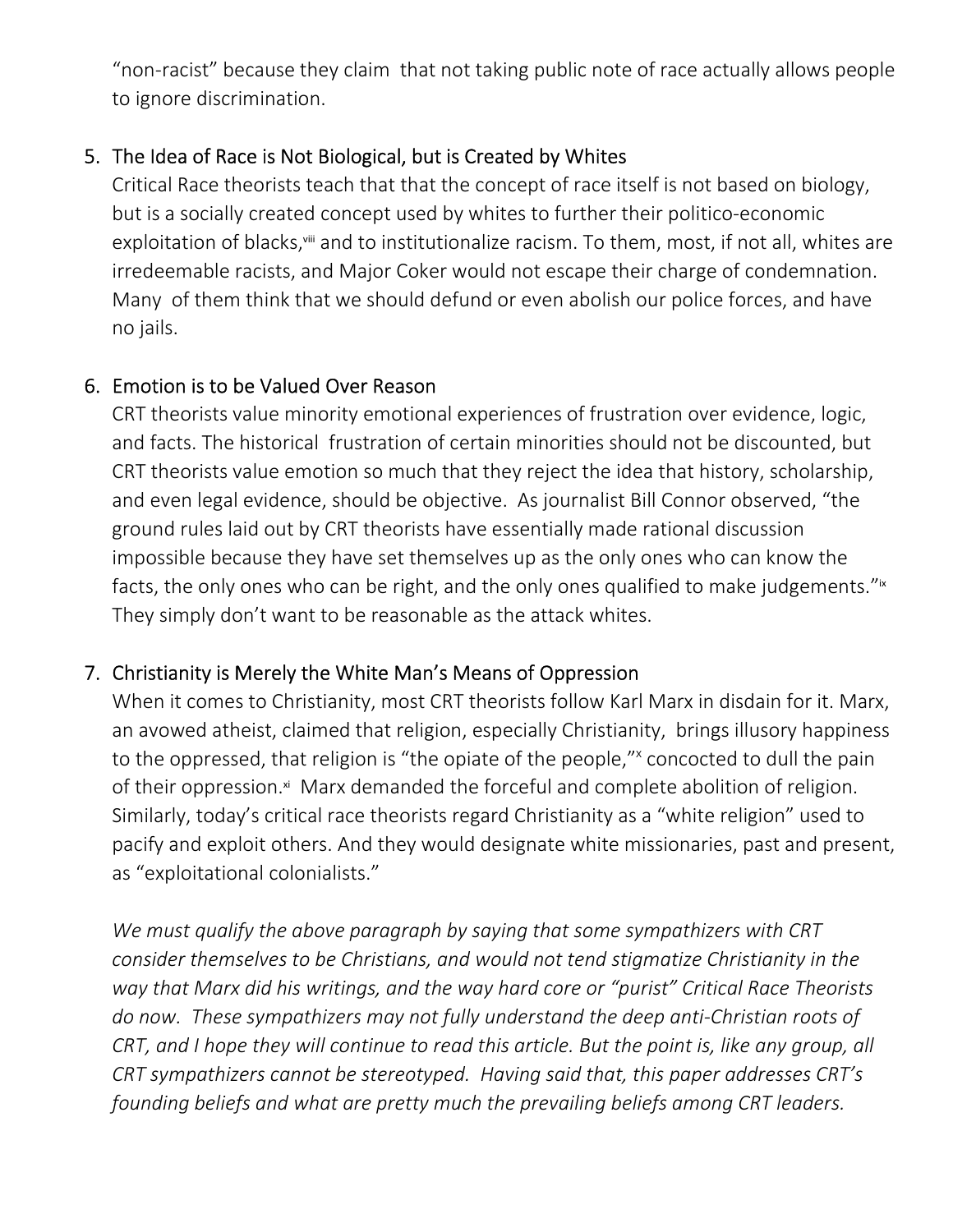## RESPONSE TO CRT

#### CRT Has Some useful insights

CRT thinkers have shown intellectual creativity. Some of their observations (if disconnected from underlying antichristian philosophy) can be helpful tools to "try on" alternate modes of thought about race, or ethnic groups. For example, institutionalized racism still definitely exists, and needs to be addressed. More black entrepreneurs and more minorities are also needed to serve in business management. And Karl Marx made at least a few good points when he exposed the horrific abuses of children by many European industries under grossly inadequate child labor laws in the 1800's. I also agree with them that some white colonialists were, and in some instances, still are, economically exploitive, but not because of the Christian religion.

On the other hand, there are some serious problems with CRT. We will first discuss CRT's logical problems, then its theological problems. But, as both a theologian and a student of philosophy, my logical critique contains a bit of theology, and my theological critique employs some logic.

## LOGICAL OBJECTIONS TO CRT

Aristotelian logic, which teaches the objectivity of truth, has long been the foundation of western thought. For Aristotle (384-322 BC), first philosophy, or metaphysics, deals with the very first principles of reasoning, of which the law of non-contradiction is the firmest. This Greek thinker, whose principles became the very foundation of western civilization, said "Without the principle of non-contradiction we could not know anything that we do know." That simply means that two completely contradictory statements cannot be true. For example, we cannot say that water boils at 212 degrees Fahrenheit and the say that is boils at 32 degrees Fahrenheit. To most people of any ethnicity, the law of non-contradiction is obvious and is common sense, but CRT adherents start by denying some of the obvious when they say truth is subjective.

In addition to being in agreement with logic and common sense, God's word, assumes that logic is a good and necessary part of epistemology, which is "how we know what we know." Jesus dignified logic and reasoning when he addressed people who made logical conclusions based on objective weather data:

When evening comes, you say, "It will be fair weather, for the sky is red," and in the morning, "Today it will be stormy, for the sky is red and overcast. You [correctly] know how to interpret the appearance of the sky…" but you cannot interpret the signs of the times" (Mathew 16:2-3a)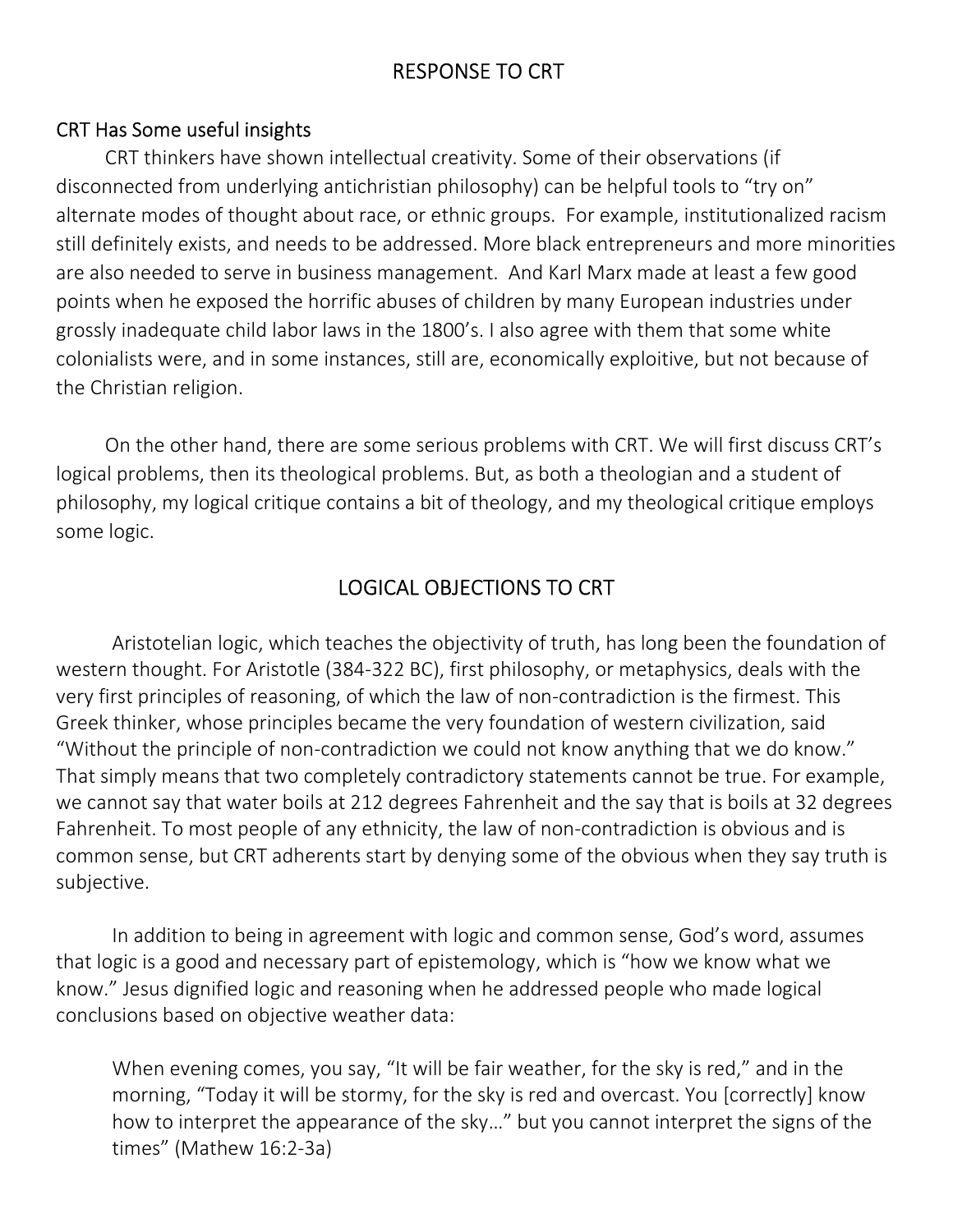Notice that Jesus did NOT say: "your feel like it will rain tomorrow, so it will." Instead, he expected people to use objective external evidence about clouds, sunrises, and sunsets, which corresponded to actual reality.

 God also employed the logic built into the Roman legal system in order to demonstrate Paul's innocence and to prolong his life and gospel ministry. In 60 AD, Porcius Festus, Roman procurator of Judea, at the apostle Paul's trial in Jerusalem, did not think that emotional reactions of Paul's accusers and their assumptions of his guilt constituted worthy grounds for Paul's condemnation. Instead, Festus correctly appealed to reason when writing to his colleague, King Agrippa, about Paul's innocence:

"It seems absurd to me in sending a prisoner, not to indicate also the charges against him" (Acts 25:27).

But CRT theorists assume whites are guilty of racism, often without bringing any logical charges of specific misdeeds against them.

Using logic as the foundational and legitimate method of human reasoning, we further analyze CRT, and make the following ten points:

- 1. Critical Race Theory Itself Has Adopted a Prejudicial, even Racist, Mindset. Their insistence that all humanity must be categorized as either "the oppressors" or "the oppressed" is itself prejudiced. It ignores decades of Civil Rights progress, and does not even attempt to make good faith dialogue with whites. Worse, the theory gives us no measuring point to say when justice is reached. As long as one is white, he/she is, by definition, condemned and marginalized as a racist, or at best, he/she "just doesn't get it." Is this a civil attitude? Is this a just attitude? Is this a logical attitude? Is this a democratic attitude?
- 2. Whites have Fought and Died for Civil Rights for Blacks. CRT theorists say that the American Civil Rights movement has been self-serving for whites because whites were allegedly insincere and patronizing in their efforts. This denies the evidence.

Many whites have died martyrs' deaths pleading for civil rights for blacks. How then, could they have been serving themselves? Among others, these Caucasians who died as martyrs include William Lewis Moore, a pro-integration postman killed in Attalla, AL on 6/23/63, Andrew Goodman and Michael Schwerner, young civil rights workers shot by Klansmen in Philadelphia, MS, on 6/2/64, Rev James Reeb, who was beaten to death by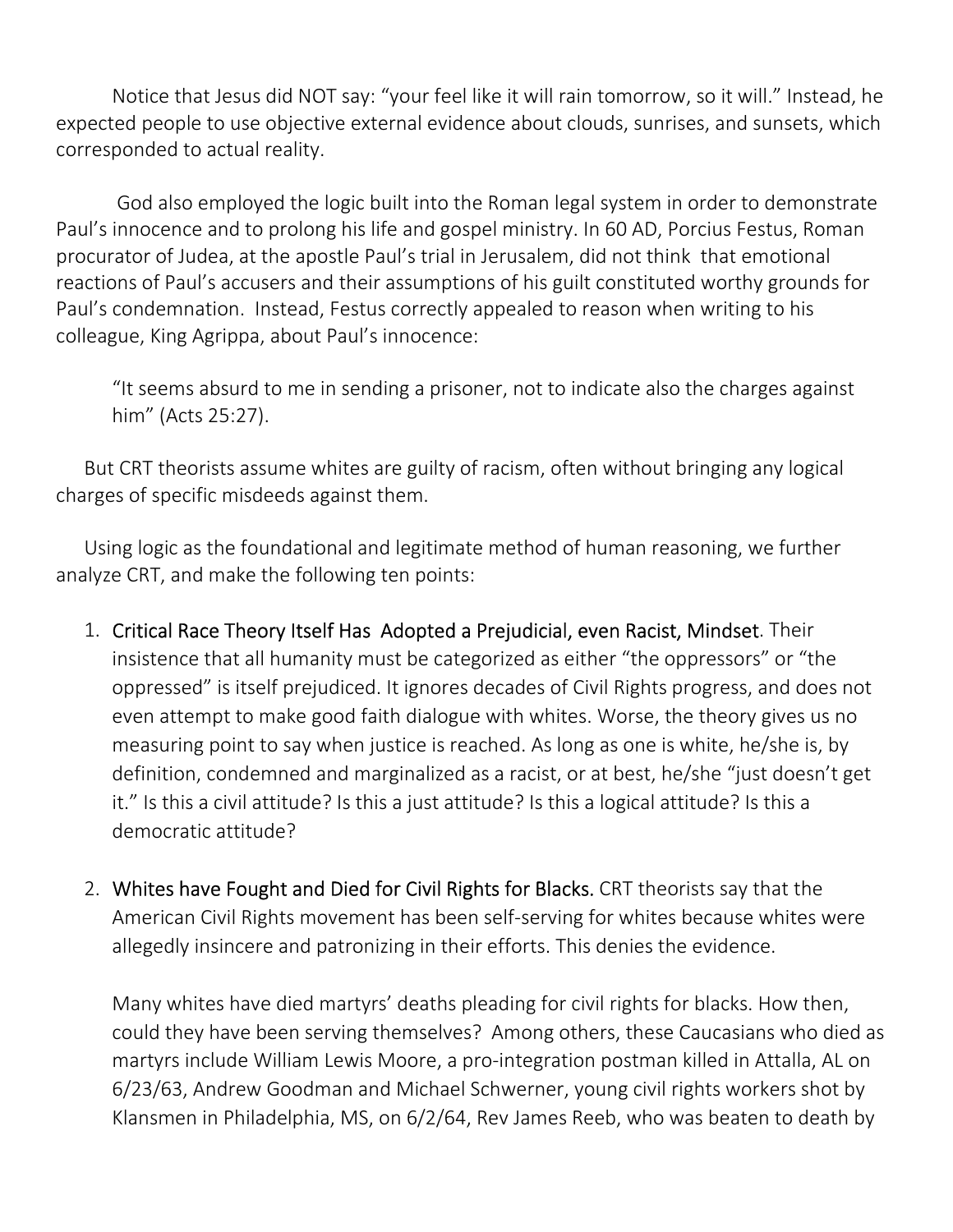other white men in Selma AL, on 3/11/65, and Viola Gregg Liuzzo, a woman shot by Klansmen in a passing car while marching for integration in Selma, AL on 3/25/65.<sup>xii</sup>

Furthermore, it was forward-thinking whites, including Major Coker, who, despite white opposition, and sometimes even death threats from the Ku Klux Klan, during Reconstruction and afterward, helped to actually implement the 14<sup>th</sup> amendment granting equal protection under the law to former slaves. It was a progressive, white U. S. Supreme Court that ruled in favor of blacks in Brown v. Board of Education in 1954, thereby integrating schools. It was also whites who integrated the U.S. Military (Harry Truman, 1958) and who signed the Civil Rights Act (Lyndon Johnson, 1964). The NAACP has always lauded these decisions. But per CRT, since these civil rights laws and decisions were primarily crafted and passed by "racist" whites, they are not acceptable.

3. History shows that Radical Reformers Often Bring Worse Corruption. If all whites disappeared, what assurance is there that the remaining ethnic groups would administer proper social justice to each other? If the mindset and methods of the reformers were to affirm, love and serve others, perhaps they might, but in the stated motives of CRT theorists, we see no hint of servanthood.

In "Won't Get Fooled Again," Roger Daltrey sang: "Meet the new boss – same as the old boss."xiii As documented in Chapter 6, during Southern Reconstruction, when northerner politicos, carpetbaggers, joined by certain freedmen, took over South Carolina's state government and some of its businesses, they did not intend to be public servants. In general, they were more guilty of money-grubbing, chaos, corruption, and created as many or more racial and social problems as before. If all wealth were to be redistributed, according to the CRT plan, at what point would the oppressed in fact become the oppressors?

Similarly, we must remember that the communists who killed and drove out the "elitists" in the revolutions in Russia, China, North Korea, and now, Venezuela, are now the "elitists." Did they turn out to be public servants? No, no, and no. We see more oppression, corruption, cruelty, and oppression of free speech in these nations than anywhere else. Should the United States consider going down that road? I think Americans, black and white, are more discerning that that.

Regardless of color, people are people, and all are tainted with selfishness. If all whites, and all people of color who believe in Christ disappeared, it would solve nothing. Those left would be rejecting Christ's redeeming grace and be left to their own selfish devices. There would still be no lack of injustice. There's a story of two hard core Marxists who,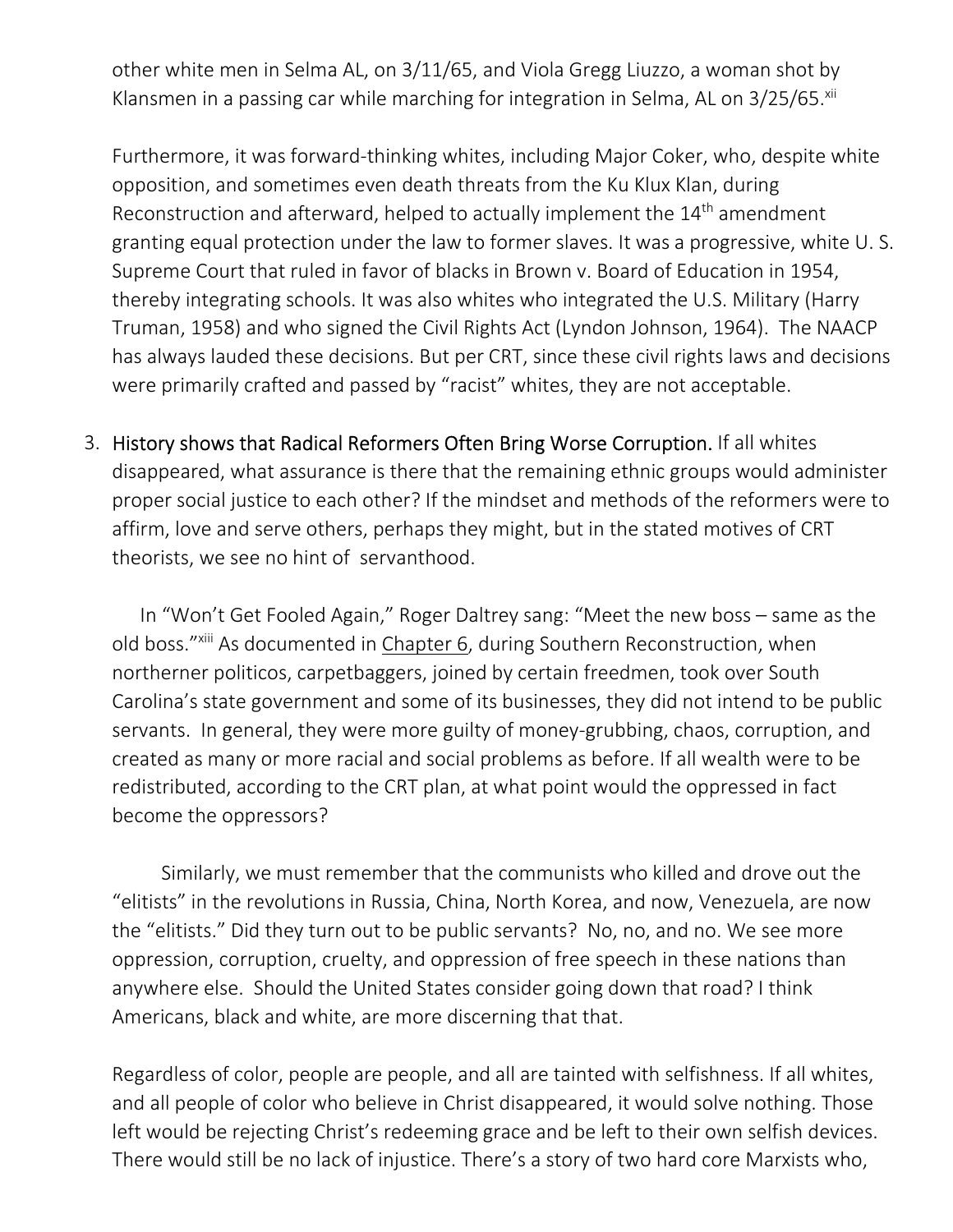much like Lenin, Stalin, and Mao Tse-tung, had killed everyone who disagreed with them. At that point, one looked at the other and said: "There's no one left but you and me, and I don't know about you!"

The idea that man's root problem is class struggle is the wrong diagnosis. God says, regardless of ethnicity, man's root problem is sin and that man's biggest need is forgiveness and reformation through Christ. God's plan is for this change to take place one individual at a time, and then to multiply through society. Life change through Christ is what happened to Major Coker at the Citadel, and what Major Coker taught in his chapel messages at Coker College, in his Sunday School, and by the example of his life as a public servant.

4. Most Whites who use the Term "Color Blind" with the Nuance of "Not Racist," have No Intention of Downplaying the Present or Historical Plight of Blacks. Challenging whites' well-intended use of a term that means "not racist" can come across as negative nitpicking, and can undercut white attempts at good faith dialogue. Moreover, Dr. King thought in terms of the original nuance of "color blindness" when, in *I Have a Dream*, he exhorted us not to judge "according to the color of their skin, but the content of their character,"<sup>xiv</sup> and most blacks think King brought unprecedented positive change in terms of enhancing equality of opportunities for blacks. However, CRT theorists do not stand for the equality of opportunity that King stood for; they stand for the Marxist idea of forced equality of outcomes.

It is vitally important how any group of people perceive themselves and their future opportunities. CRT's attempt to force black people to self-identify primarily by their race could misguide blacks toward excessive introspection. I do not think that obsessing over ethnicity is the best way forward for blacks, who are gifted, intelligent, and talented! Wouldn't it be better to encourage them to pounce on the unprecedented economic opportunities they have today, instead of pushing them back toward the past and an ongoing victim mentality? In today's free market, more doors are open for black Americans, socially and economically, than at any other time in history! We should enable more blacks to continue becoming educated in business, and encourage black entrepreneurs to succeed, thereby creating more opportunity and more good jobs for them.

Hugely successful black entrepreneurs like Earl Graves, Sr., founder of *Black Enterprise* magazine, and his son, Earl Graves, Jr., have seized their opportunities in America and made good. Elsewhere, Zimbabwean billionaire Strive Masiyiwa founded Econet Global technologies and has set up a foundation providing Africans with over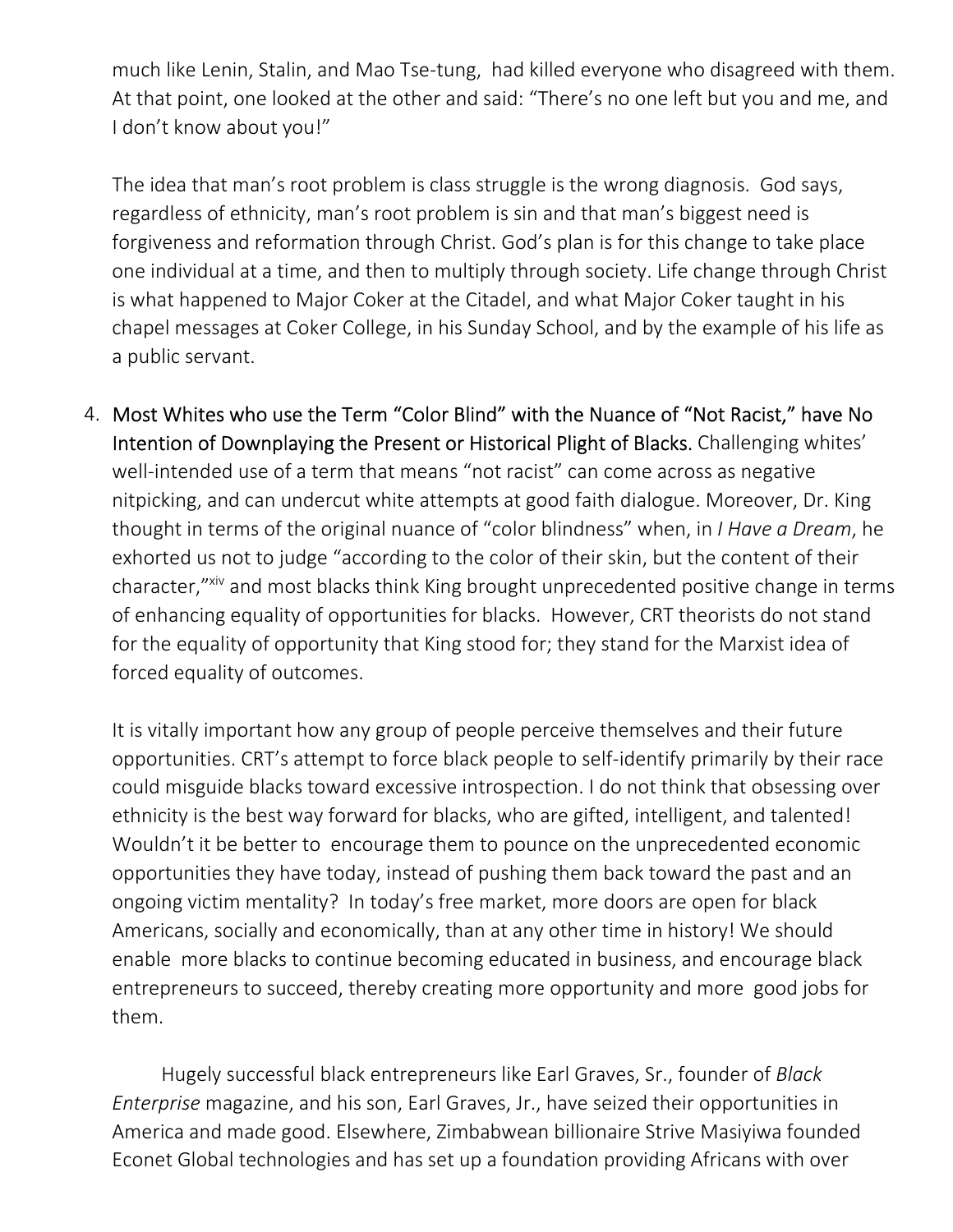250,000 scholarships, and supporting over 40,000 orphans. Isn't that the kind of dynamic hero we should want young black (and white) Americans to look up to? Let's focus forward! Let's unleash the great intelligence and potential of black Americans in the marketplace!

5. Today, Native Nigerian Missionaries are preaching Christ in America<sup>xv</sup> and England.<sup>xvi</sup> An article on Pastor Reuben Enwe and his wife, Roselyn, some of the many Nigerian missionaries who have left Africa to win souls in the UK, says "their mission is to spread the gospel, specifically among white British unbelievers."

I ask CRT theorists to answer these questions. Since these Nigerians are trying to convince westerners to come under the reign of their king, Jesus, are they "imperialists"? Or are they to be considered "exploitational colonialists? Many of these missionaries are male; are these Nigerian males "supremacists" or "chauvinists"? Is Christianity really a white religion? Are these Nigerians just brainwashed by whites? If the answer to any of these questions is yes, isn't that a prejudiced and insulting view of the intelligence and motives of these native Nigerians?

Alternately, is it possible these African missionaries to the West are simply redeemed people with noble motives, offering to help graft straying westerners back into the source of life? If so, we should commend them.

6. There are Well-Documented Accounts of many Wealthy Black Southern Slaveowners. In the mid 1800's, the family of William Ellison, a freed black man from Sumter, South Carolina, had enslaved 63 other blacks for economic gain.<sup>xvii xviii</sup> Ellison was also a slave breeder.<sup>xix</sup> From Colleton District, South Carolina, blacks Justus Angel and Mistress L. Horry each owned 84 slaves in 1830. C. Richards and her son P.C. Richards, people of color in Louisiana, owned a large sugar cane plantation with 152 slaves.<sup>xx</sup> In his book *From Slavery to Freedom*, Duke University professor John Hope Franklin, an African American scholar, wrote that "in New Orleans over 3,000 free Negroes (28 percent of the free Negroes in that city) owned slaves and there were six who owned 65 or more slaves."<sup>xxi</sup>

Given these historical facts, I would ask CRT theorists to answer these questions: Were these black slaveowners "elitists oppressors"? Why or why not? Were they "irredeemable"? Why or why not? And are their black descendants "irredeemable" today? Why or why not?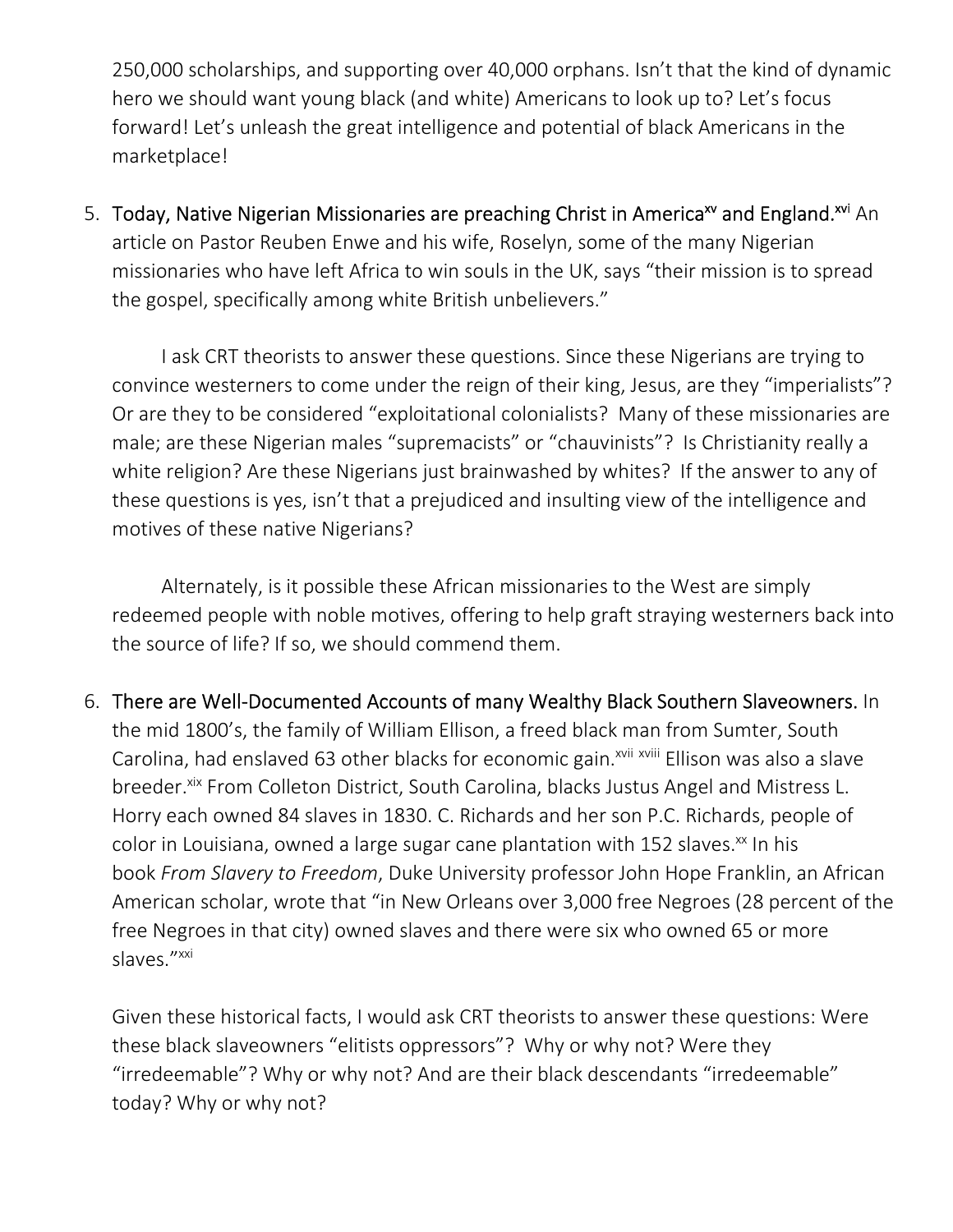7. George Washington Carver was raised by a White couple, former slaveowners, who taught him to read, encouraged his interest in plants, and helped him to get his higher education.<sup>xxii</sup> And it was white American banker Morris Ketchum Jessup from New York who gave him a scholarship to Tuskegee University. Because of this white advocacy, are Carver's astounding agricultural achievements tainted? Should his inventions, along with his positive statements about Christianity, be banned as a "cancel-culture" initiative?

## 8. The "Attack Mode" employed by CRT does Not Encourage Common Ground, Civil dialogue, or Peaceful Social Change.

Whatever color we are, or whatever group we belong to, no one ethnic group should ever be blanketly condemned. How would blacks feel if whites presumptively called them "irredeemable racists"? Would that be a good starting point? Whether from the left or the right, no one makes advances in social progress by blanketly condemning another group. That burns the bridges before you can cross them.

If Critical Race Theorists want social change through violence or civil war, they've disqualified themselves as legitimate change agents in democratic nations. If they want peaceful social change, then instead of using intimidation or violence, or looting, history shows it's best to first reach out to those with whom we may disagree and magnify our common ground with them. Then from there, as burgeoning friends, there is a chance to have an influence. Dr. King knew this. He established common ground with whites by appealing to our Declaration of Independence, "all men are created equal," by appealing to our common land, "the red hills of Georgia," and by appealing to our collective sense of civic decency, "that my four little children will one day live in a nation where they will not be judged by the color of their skin but by the content of their character." xxiii King and his team's use of gracious, non-violent methods worked! Why change something that still works?

#### 9. The "Maxim" that all Absolute and Objective Truth is to be Rejected Makes No Sense.

CRT representative Patricia Williams of Columbia Law School, in her book, *The Alchemy of Race and Rights*, supra note p. 56, at 9, speaks of fundamental flaws of the traditional American views of law and truth (1) "[t]he hypostatization [fallacy] of exclusive categories and definitional polarities, the drawing of bright lines and clear taxonomies that purport to make life simpler in the face of life's complication," and (2) "the existence of objective, 'unmediated' voices, [such as those of judges, lawyers and logicians, through whom] those transcendent, universal truths find their expression."xxiv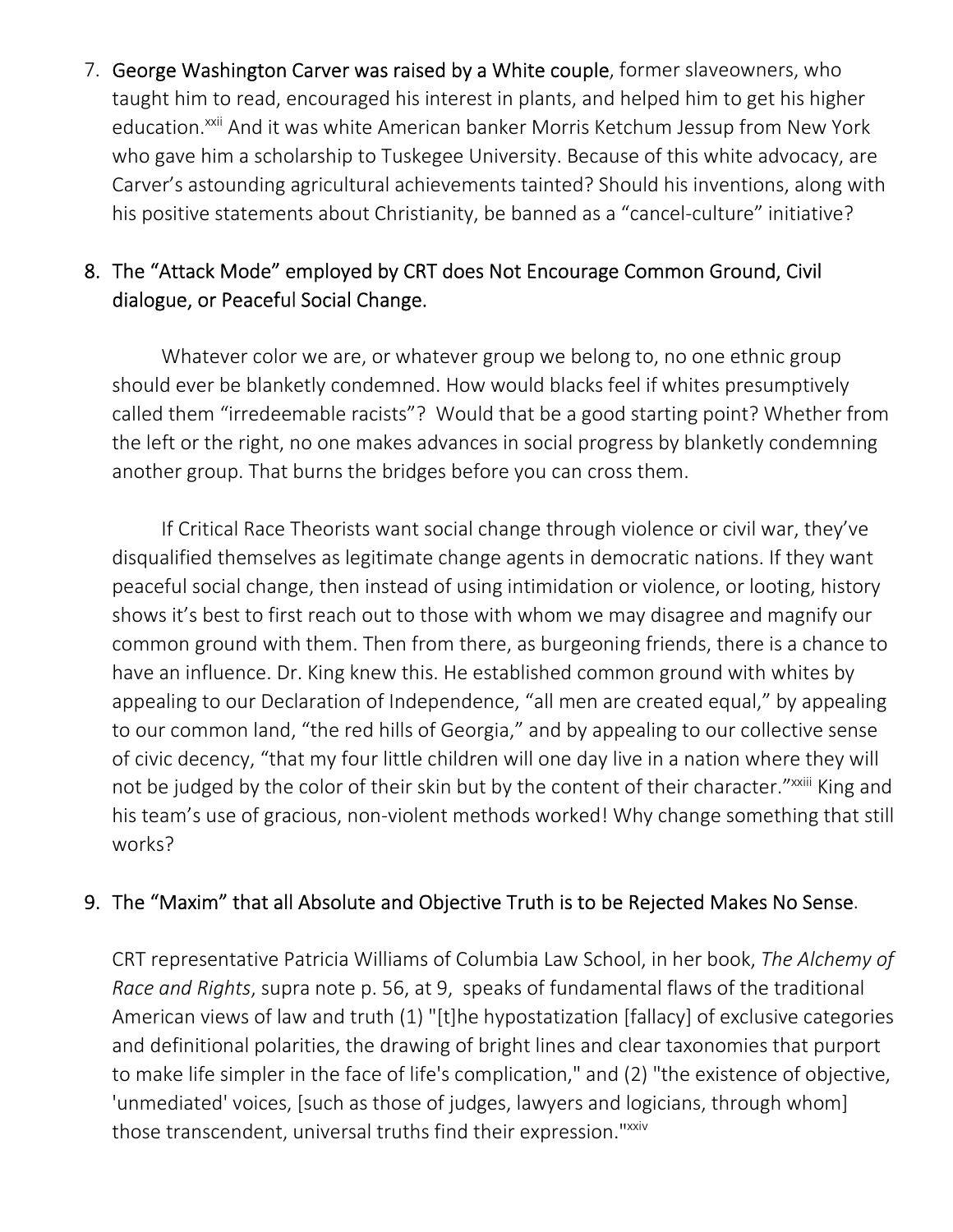Daniel Subotnik, in *Cornell Journal of Law and Public Policy*, "What's Wrong with Critical Race Theory: Reopening the Case for Middle Class Values," interacts with the above statement of Ms. Williams, commenting:

It seems fair to say that CRT was never designed as a discipline for ascetics content to produce incremental truths through the suppression of personal preference and the painstaking weighing of evidence. Rather, CRT is a movement whose objective has been nothing short of shaking the existing epistemological and ontological orders.<sup>xxv</sup>

Proponents of CRT make their "maxim" of no absolute truth itself into an absolute truth, so it is self-contradictory. Any position that says there is no absolute truth is, for that reason, self-contradictory. Author and pastor Timothy Keller put it this way: "You cannot insist that all morality is culturally constructed and relative and then claim that your moral claims are not."xxvi

## 10.CRT's Idea that Emotions Matter More than, Legal Reasoning, Evidence, and Laws, Actually Perverts Justice.

Much of our legal code (and that of other nations) is not sourced in white men. Laws against stealing, murder, lying, perjury, and abusing the poor, are not sourced in "white" ideas, but are based on the Bible (e. g. "thou shalt not steal," "Honor your father and mother," "Thou shalt not kill," (Exodus 20: 12-17 were written by Jews, who were transcendently inspired by God Himself. Furthermore, these laws ring so true in the human conscience that most cultures embrace their legitimacy as a matter of common sense. On the other hand, the claim that one's feelings, even those in conflict with God's laws, are a better measure of truth, is preposterous.

This is exemplified by the influence of CRT thinking in the acquittal of O. J. Simpson in 1995. An African American writer for the *Washington Post* reported that, based on the evidence, 80% of whites and 57% of blacks in the U. S. now consider O. J. to be guilty of the murder of his ex-wife Nicole Brown Simpson and her friend Ronald Goldman.<sup>xxvii</sup> By discounting evidence and casting all blacks as victims, regardless of the context, is CRT actually promoting justice? Or do they want murderers at large? If they do, whether the murderers are white or black, no sound-minded people, black or white, are going to agree.

The following is a quote from Larry Elder, a black attorney, radio program host, and documentary film maker, from his article critical on CRT's claim that all court cases involving blacks are inherently oppressive: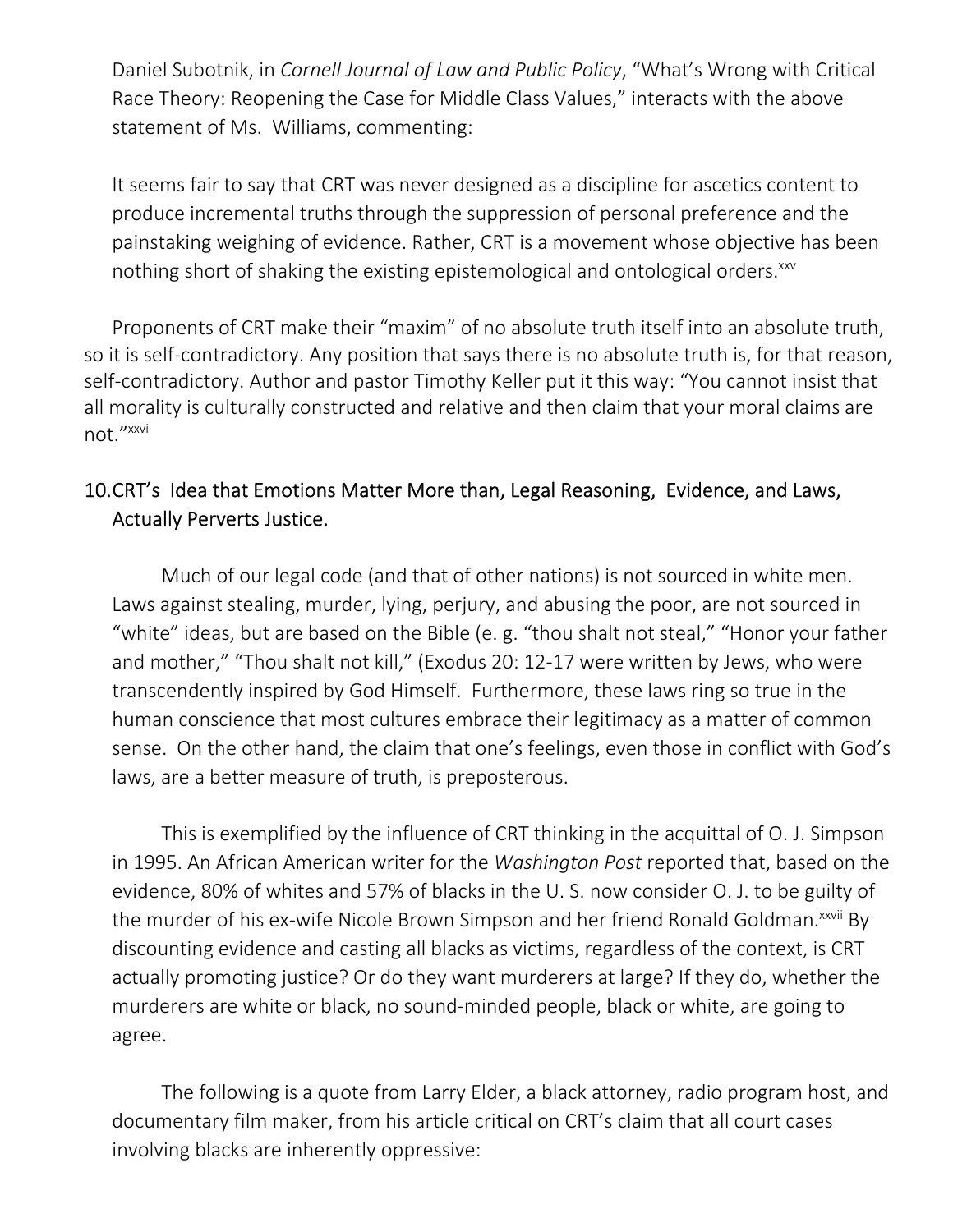In Baltimore, where in 2015, a black man named Freddie Gray died in police custody, how could one, with a straight face, argue that [in this case] resident blacks suffer from 'institutional' racism? The mayor was a black female; the top two officials in the police department were black; the city council was majority black; the state attorney who brought the charges against six officers was black; three of the six charged officers were black; the judge before whom two officers tried their cases was black; the U.S. attorney general was black, as was the president of the United States.<sup>xxviii</sup>

## THEOLOGICAL OBJECTIONS TO CRITICAL RACE THEORY

Jesus affirmed social compassion throughout his ministry, and transcended the social and racial norms. He went out of his way to tell a woman of another ethnic group and religion that she could get "living water" from Him and He ate publicly with the so-called "lower classes," including tax gatherers and sinners (John 4, Matthew 11). He affirmed social compassion with His parable of the Good Samaritan, commending someone who sacrificially cared for a needy man of another ethnic group (Luke 10).

 But we must discern between God's justice, which centers on the cross of Christ, and those who may use the term "social justice," which sounds good, but who intend something entirely different than God's justice. The apostle John gave a strong warning about discernment: "Beloved, do not believe every spirit, but test the spirits to see whether they are from God; for many false prophets have gone out into the world." And yes, there are false prophets parading under the banner of "social justice," who have entirely anti-Christian agendas.

I'm not sure why CRT theorists, or anyone else, want to think that Christianity is, or ever was, white and western. It was founded by Middle Eastern Jews. God's word says that a redeemed racial panorama will be rejoicing together in heaven, "a multitude from every nation, and all tribes, and peoples and tongues" (Revelation 7:8). And it was not a "white person," but an angel of the Lord who commanded the apostle Philip, a Jew, to win an Ethiopian to Christ in 45 AD, so that the Ethiopian could in turn take the gospel back to Africa (Acts 8:26-40).

I'm also not sure why anyone would want to think Christians are against helping the underprivileged. Perhaps it's because some (but certainly not all) Christians don't love their neighbors well, and this is lamentable. But from the Old Testament prophets to Jesus and Paul, the Bible calls believers to care for the oppressed, the widow, the orphan, the poor, and the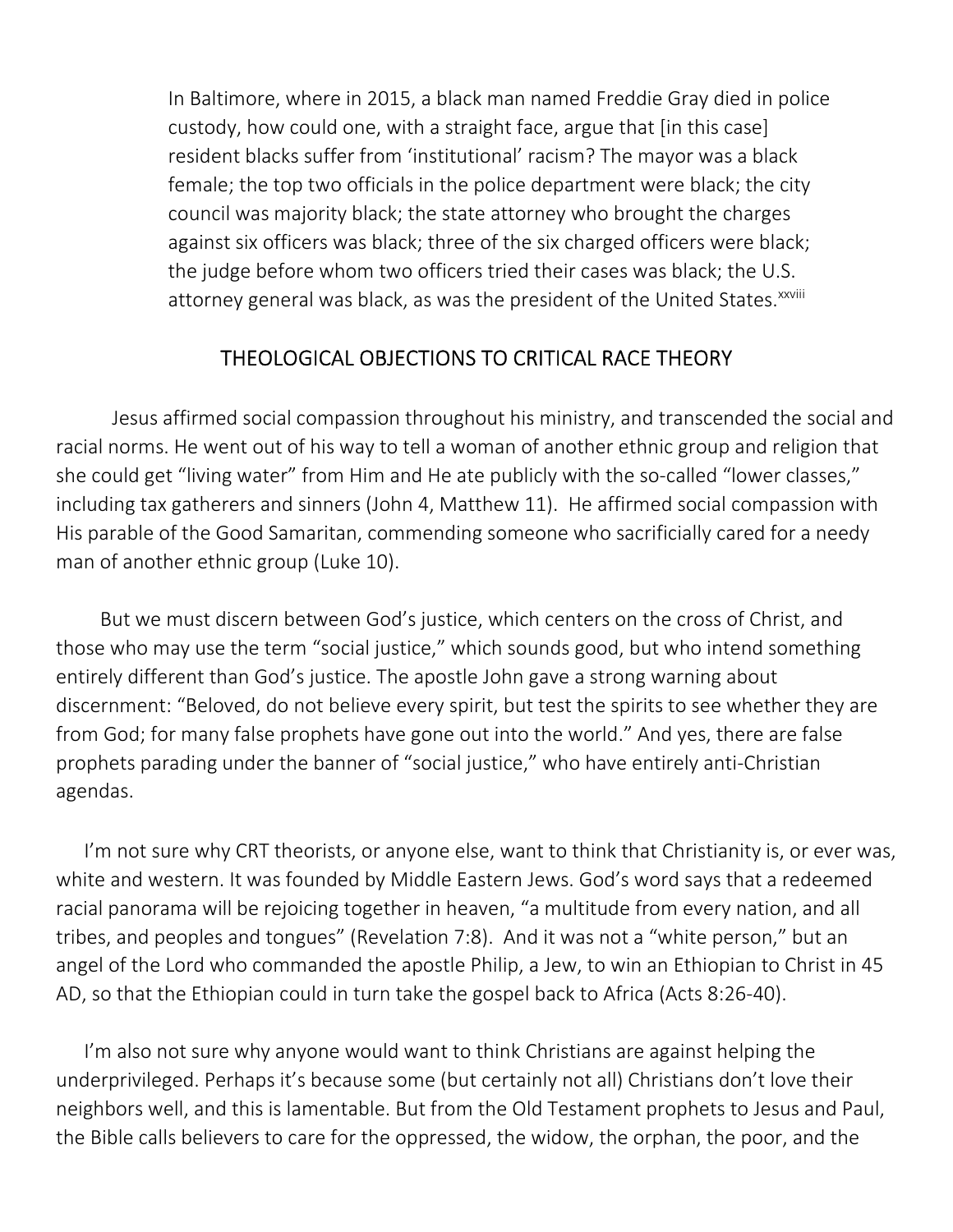alien. For example, Isaiah insisted that if believers are sincere about worshipping God, their lives must include social justice (Isaiah 58:6-8):

 Is this not the fast [form of worship] which I choose, To loosen the bonds of wickedness, To undo the bands of the yoke, And to let the oppressed go free And break every yoke?

 Then your light will break out like the dawn, And your recovery will speedily spring forth; And your righteousness will go before you; The glory of the LORD will be your rear guard.

(For more of the many biblical admonitions and examples regarding social justice, see Isaiah 1:23, Luke 4:16-19, Luke 10:30-37; Ephesians 4:28 and Galatians 2:10.)

Most white Americans agree that more work toward racial equality is needed. In fact, many whites have been doing it for decades. As for myself, I have worked "hands on" with urban youth for seven years, encouraging young black entrepreneurs to take flight and succeed (see picture below). And now I financially support that same ministry, which is Raleigh's Clubs In The City. Aside from that, in my car, I carry water bottles, Gatorades, and sometimes, fast food certificates, to give out to the homeless in the name of Christ.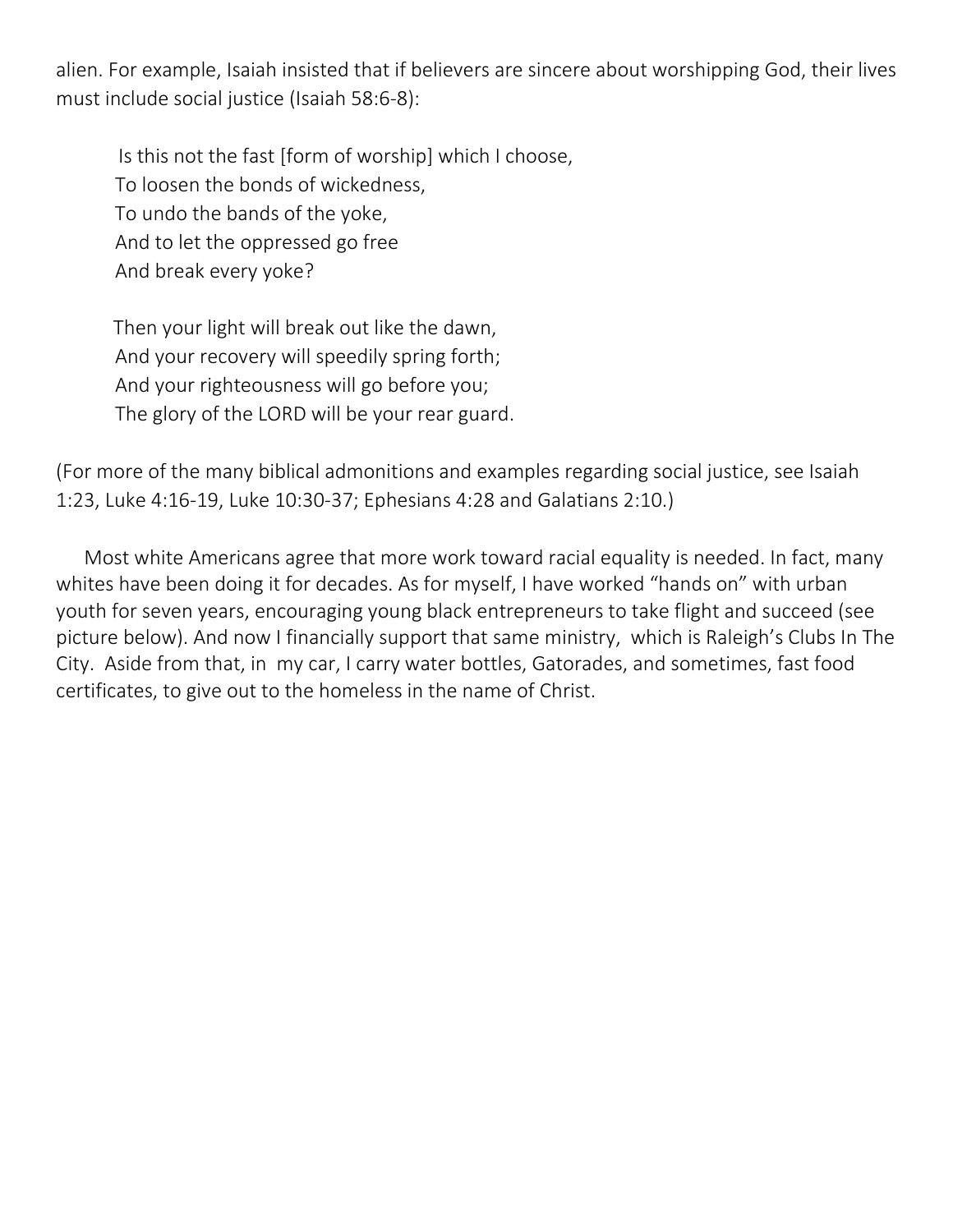

In business club, part of Raleigh's Clubs In The City Ministry, we train urban youth to run their own business, incl. marketing, performing a busservice, & figuring profit & loss. Each takes home their own net pay.

But Jesus told his flock to beware of the wolves. Probably the real reason CRT theorists object to Christianity is because Jesus' response to social issues is not based on CRT's atheistic, post-modern, and subjective epistemology. Christian social conscience is rooted in God's heart to redeem each individual human from sin. Jesus taught that our primary human identity is not racial, though that identity is not unimportant, but that our primary identity is that we are all made in God's image, have all come under the power of sin and death, and are ALL EQUALLY GUILTY AND EQUALLY REDEEMABLE (John 3:16).

As we further expand our theological objections to CRT, we will compare and contrast CRT to Christianity.

1. Christ Disenfranchises No One. Jesus, God the Son, never told anyone that he or she was, by definition, a racist. It's interesting that He didn't, because he was a Jew and his native land of Israel was occupied with Roman soldiers who barely tolerated Jews, and with Israel's previous invaders, the Greeks, who had burned their scriptures under Antiochus Epiphanes. Whereas CRT condemns the white people because of their initial state, Jesus operated out of love, and never disenfranchised any group or individual because of their initial state. God's love transcends human classifications of people.

Today, the resurrected Jesus still considers no one "irredeemable." And by the way, since Christ now lives in me, I share His love for all peoples, including those deeply immersed in CRT, who are as redeemable as anyone else. For "Christ gave Himself for us, that He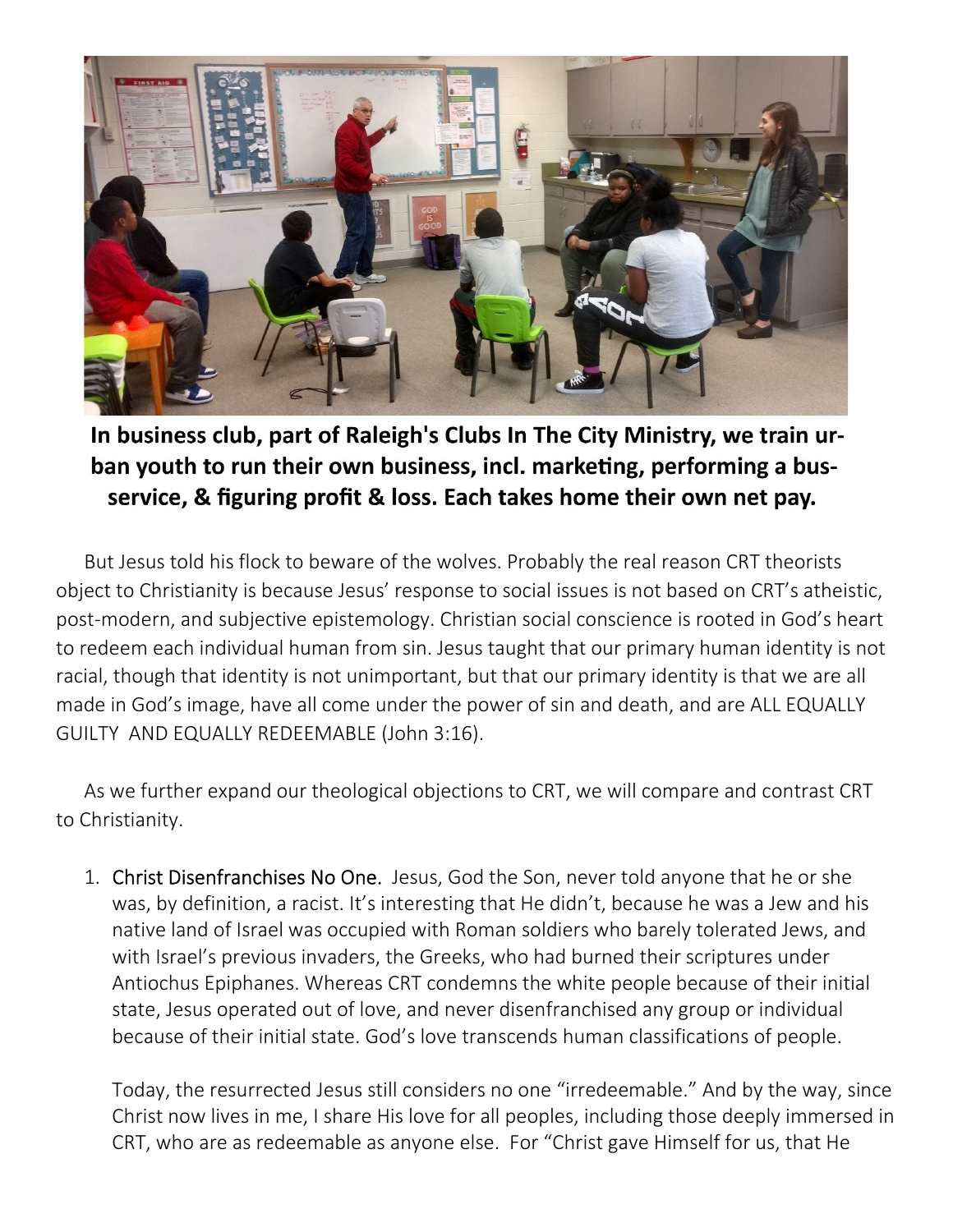might *redeem* us from every lawless deed and purify for Himself a people for His own possession, zealous for good deeds" (Titus 2:14). Major Coker, after Christ changed his life, was "zealous for good deeds" in social progress, and shared prosperity. And redeemed blacks like George Washington Carver from the past, or current Dallas Pastor Tony Evans<sup>xxix</sup> from the present, to name a few, have contributed greatly to human material and spiritual progress for all.

- 2. God does Not Primarily Identify People by Race. Jesus demonstrated this when He, a Jew, crossed racial, cultural, and religious "barriers" to reach a Samaritan woman who worshipped differently, and was half Assyrian. After establishing common ground with her, He presented Himself as both omniscient God and forgiving Savior. Ecstatic, she in turn brought out her Samaritan village to meet their Savior (John 4). No one from the village tried to tell Jesus He simply could not possibly understand them as Samaritans, because he was a Jew and they were of a different ethnicity (which they were), and a persecuted one (which they were). They simply understood their spiritual needs and saw who He was, the Messiah, and gladly accepted His pardon and plan.
- 3. The Ultimate Human Struggle is within Each Individual, not without in Society.

Contrary to Marx, who said "the history of human society is the history of class struggle,"<sup>xxx</sup> God sees the common historical denominator as the struggle within each person whether he/she will continue in rebellion, or own up to his/her own wrongdoings, and accept Jesus. Ultimate justice is in paying for wrong, and Jesus paid for all wrong, including prejudice, at the cross, where "justice and peace have kissed each other" (Psalm 85:10b). He is the only innocent One, who died a tortuous death to pay for the deficiencies in all peoples. The forgiven, in turn, don't find it hard to forgive. The forgiven can work harmoniously as one family to further right wrongs on earth, and help His kingdom to come, and His will to be done, as much as possible in this imperfect, fallen world.

Furthermore, God Himself appeals to REASON as He offers each person the alternative to hell, eternal forgiveness: "Come now, and let us reason together," Says the LORD, "Though your sins are as scarlet, They will be as white as snow; Though they are red like crimson, They will be like wool" (Isaiah 1:18).

#### 4. Jesus Did Not Teach Equality of Outcomes.

Jesus, God in the flesh, never pushed for equality of outcomes. Just the opposite. When he told the parable of the talents, Jesus described a man who was about to go on a journey and gave opportunity to three of his servants to show how well each could redeem the respective amounts of money he left with each one, according to the ability of each one.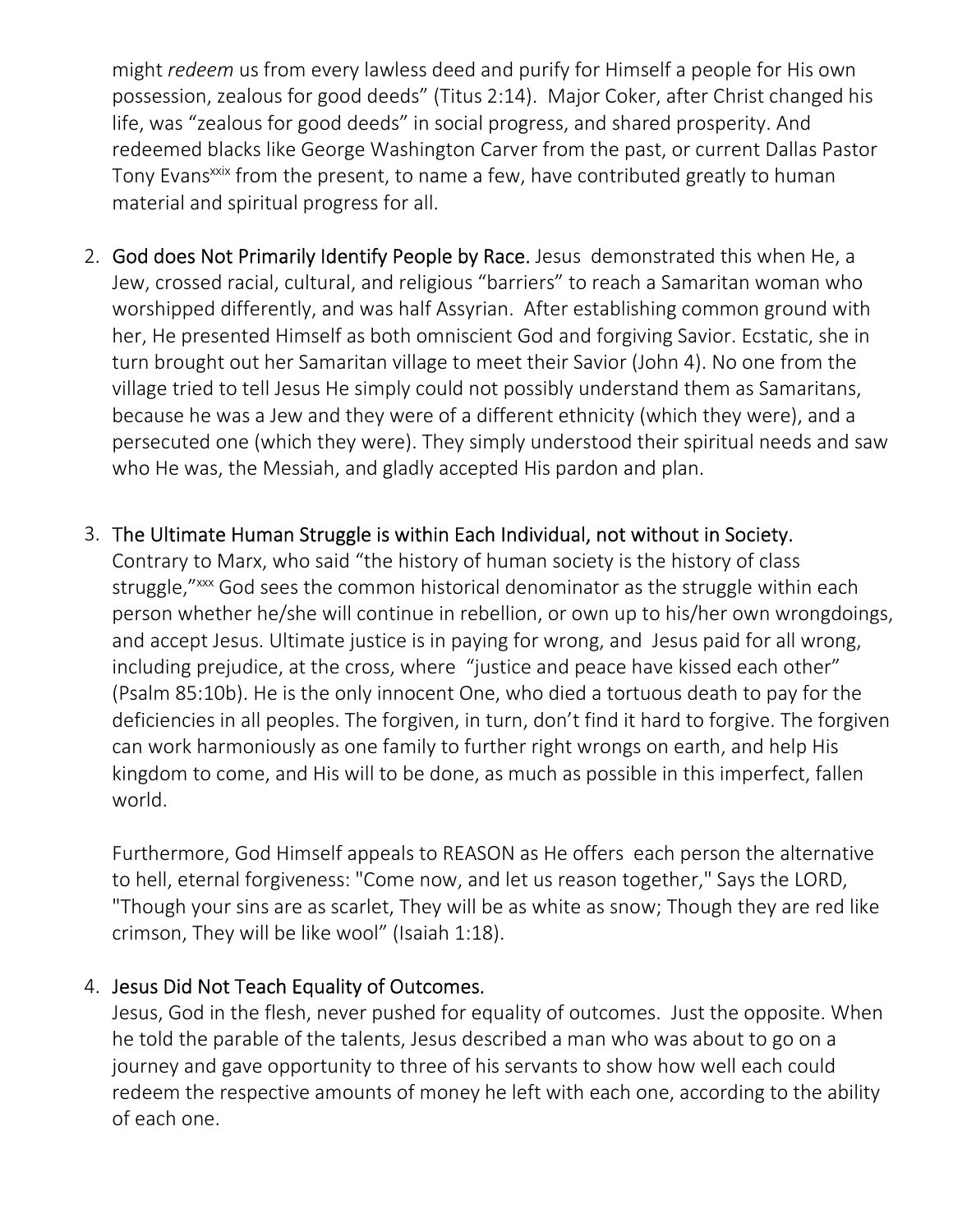To his most able, he entrusted five talents of silver, and this servant faithfully worked in the boss's absence to double that amount to ten talents. To the second ablest, he gave two talents of silver, and this servant was able to double that to four talents. Even though they produced different outcomes, the boss knew each of these two had performed to the best of his ability, and therefore said to each: "Well done, good and faithful slave; you were faithful with a few things, I will put you in charge of many things; enter into the joy of your master."

The third servant had less ability than the other two, but he still had ability. To him, the boss entrusted one talent of silver, expecting him to work faithfully to redeem the one to, in his case, into two talents. When the boss returned, he asked this servant to whom he entrusted one talent to give an account. This servant told the boss that he "knew" he was a cruel and demanding man, so he just buried his talent in the ground to make sure he didn't lose it. The boss answered him: "You wicked and lazy servant, you [who were so sure I was a harsh man] ought to have put my money in the bank, and on my arrival I would have received my money back with interest. Therefore take the talent from him, and give it to the one who has the ten talents."

And the boss [who now becomes analogous with God] said: "Cast out the worthless servant into the outer darkness; in that place there shall be weeping and gnashing of teeth."

God clearly teaches that because people have different abilities, that there will not be equality of outcomes! But he also teaches that he expects each person to perform to the maximum of his/her ability, so as to produce the best outcome of which he/she is capable. King Solomon stated the same principle in Proverbs 22:9: "Do you see a man skilled in his work? He will stand before kings; He will not stand before obscure men."

Nevertheless, God's word sees to it that there is God's kind of societal justice in God's economy. Those redeemed children of God who have more ability and more money, are then, in turn, to voluntarily, not under compulsion, share with those who are in need. In 1 Timothy 6:18-19, Paul says the rich should share their wealth in this way:

Instruct those who are rich in this present world not to be conceited or to fix their hope on the uncertainty of riches, but on God, who richly supplies us with all things to enjoy. Instruct them to do good, to be rich in good works, to be generous and ready to share."

Marx's form of social justice is to forcefully take from the upper half and redistribute wealth, all the while lining the pockets of Marxist bureaucrats along the way. But God's form of social justice is different – allowing people to earn as much as they can, then encouraging them to give back to others out of a heart filled with His love.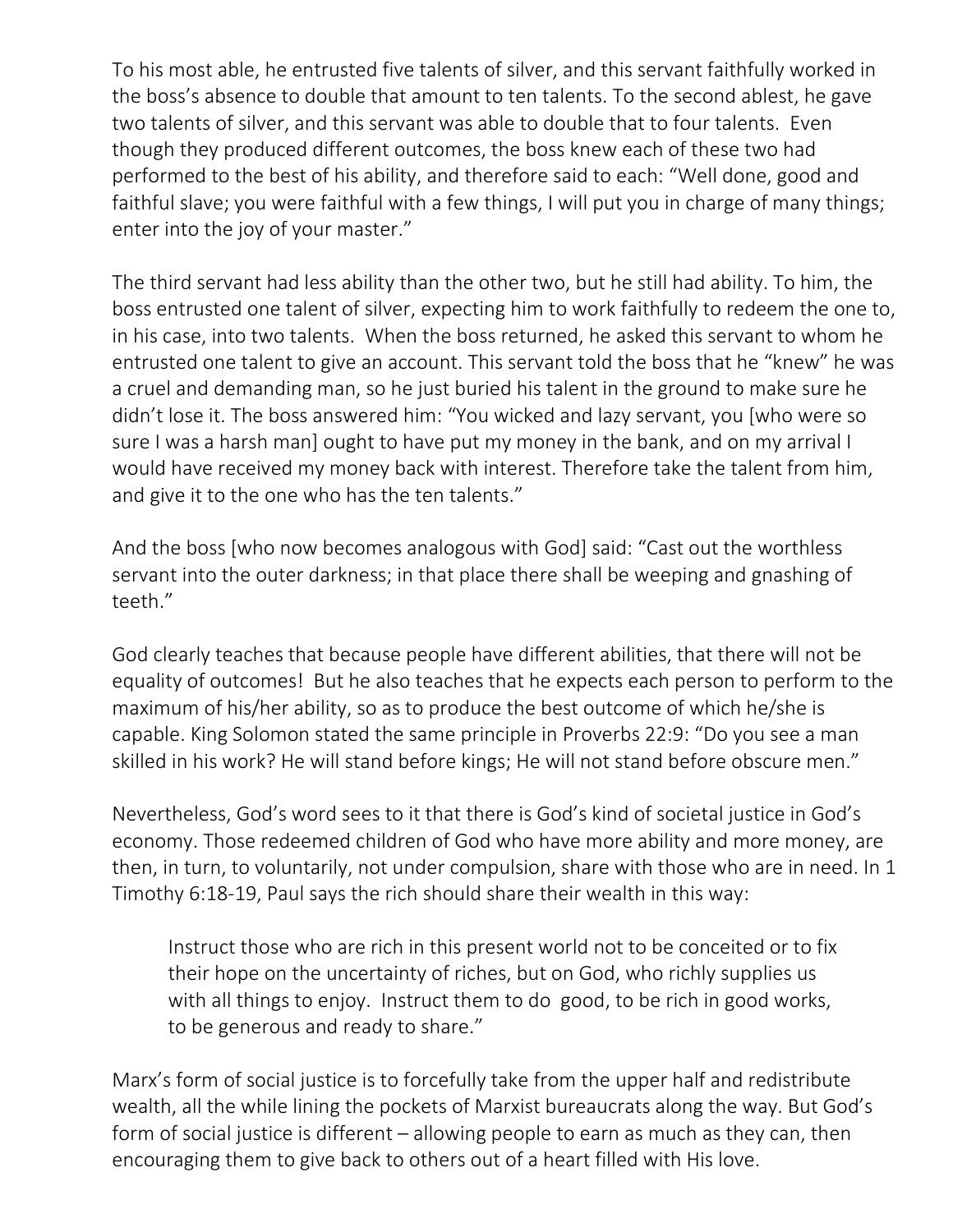Major Coker was inspired by God's love as he voluntary shared with the needy in his county. He loved God and people, so he shared the prosperity he had earned according to his considerable ability. For example, he gave his elderly black friend York a job upon York's return to Hartsville after a 50 year absence. He also gave the land for a black church on 6th Street in Hartsville, Jerusalem Baptist Church. It was Major Coker, not Marx, who "let justice roll down like waters, and righteousness like an ever-flowing stream" (Amos 5:4).

## 5. The Way to Peace is the High Road of Love

Hard attitudes and tactics like those of CRT jeopardize domestic peace as much as white supremacists have jeopardized peace it from the right. Similarly, in the Major's day, during Reconstruction (Chapter 6), extremists from the left looted and extorted whites, and extremists from the right led lynch mobs. Similar cycles have repeated many times. Extremists from the left led violent looting mobs in Minnesota's twin cities, in Portland, and in other cities in 2020, and a deplorable mob from the right ransacked Capitol Hill early in 2021.

Peace and justice are up to each individual, not "society." After all, society is only made up of individuals. Each must take personal ownership of his/her own attitude. Each can choose whether he/she will become bitter about how life should be better, or decide to take the high road of self-responsibility and love and respect for others. In Romans 12:21 God shows us the high road: "Do not be overcome by evil, but overcome evil with good." I like the simple advice of the African American R & B band, The O'Jays, who implored us all to avoid back stabbing and get on board the "Love Train," singing, "If you miss it, I feel sorry, sorry for you." xxxi

Dr. Martin Luther King, Jr. certainly agreed. In "I Have a Dream," he said:

Let us not seek to satisfy our thirst for freedom by drinking from the cup of bitterness and hatred. We must forever conduct our struggle on the high plane of dignity and discipline. We must not allow our creative protest to degenerate into physical violence.<sup>xxxii</sup>

## Conclusion - Regardless of Religion or Race, Let's all Work Together

Paul Rogers, who worked for The Carolina Fiber Company and Sonoco from 1905 to 1939, wrote of the friendly atmosphere the Major created: "The officers and workers were very much like a large family in those early days. There were only about 75 employees, and a little over half of them were on the day shift. Whenever any of these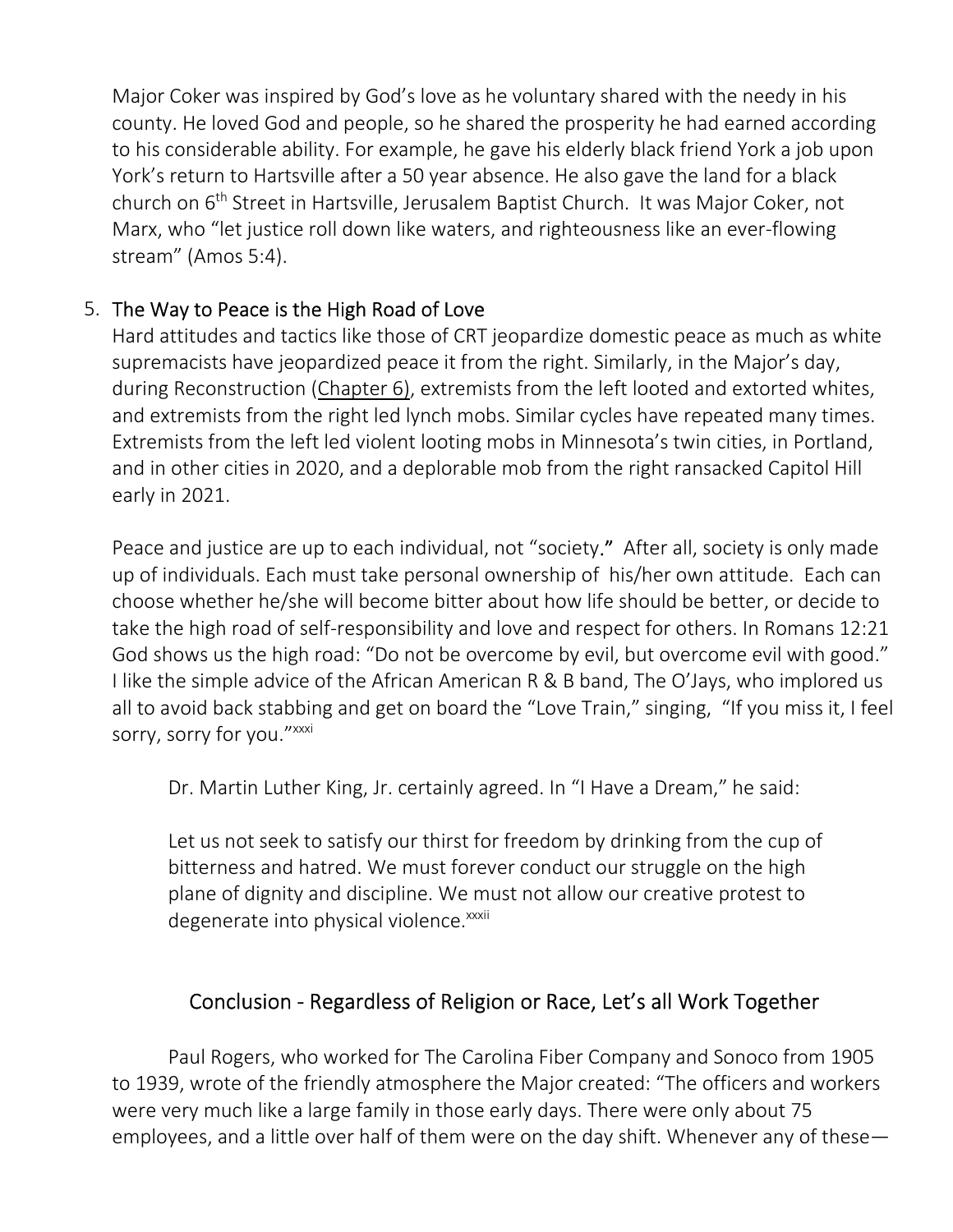black or white—came into the office, they usually went by the Major's office to have a friendly word or chat with him "xxxiii

Isn't it time that, in humility, we accepted each other and worked together in racial harmony? Major Coker and the Hartsville community did, and, because the Major helped everyone win, the people of Hartsville enjoyed doing it together. Let's do it!



Carolina Fiber Co. employees chatting in Major Coker's Office. Illustration by professional artist Dan Nelson.

https://en.wikipedia.org/w/index.php?title=Critical\_race\_theory&action=history, accessed 2/14/2021.

vi Brian Dunnigan, Britannica, "Postmodernism," https://www.britannica.com/topic/postmodernism-philosophy.

viii Summarized from Tommy Curry's, 2016-2020 Britannica article, "Critical race theory," https://www.britannica.com/topic/criticalrace-theory, accessed January 2021.

ix McDowell, Josh, and Tingblad, Matthew, *Mini Biblical Perspective on: Critical Race Theory, Social Justice, Loneliness, Depression, Anxiety, Grief, and Pornography*, https://www.josh.org/biblicalperspective/?CampaignCode=&cid=em-cru-josh-dm851255-v-20210211&grmpid=f12fa140 decf-46de-88d6-aac650fd5e13&utm\_source=acs&utm\_medium=email&utm\_campaign=jmm-josh%20special%20announcements&utm\_content=dm851255 v&deliveryName=DM851255, p. 9.

x Karl Marx, , 1844, *A Contribution to the Critique of Hegel's Philosophy of the Right*, Introduction, https://www.marxists.org/archive/marx/works/1843/critique-hpr/intro.htm, accessed 7/13/2021. xi Ibid.

i Abraham Lincoln, history.gmu.edu, August 21, 1854, First Joint Debate of Ottawa, https://mason.gmu.edu/~zschrag/hist120spring05/lincoln\_ottawa.htm.

ii Sarah Anne Fisk, "When Words Take Lives: The Role of Language in the Dehumanization and Devastation of Jews in the Holocaust," paper for the University of Canterbury, https://tinyurl.com/yhshpyyp.

iii Summarized from 2005-2021 Wikipedia article, "Critical race theory," https://en.wikipedia.org/wiki/Critical race\_theory, accessed January 2021.

iv Crenshaw, Kimberle, et al, *Critical Race Theory : the key writings that formed the movement*, p. 19 in "Introduction," as quoted by editor, Wikipedia, Feb. 2021, "Critical Race Theory,"

v Karl Marx, November 1848, article in *The Neue Rheinische Zeitung,* no. 136, article "The Victory of the Counter-Revolution in Vienna," https://www.marxists.org/archive/marx/works/1848/11/06.htm, accessed 1/2021.

vii Richard Delgado & Jean Stefancic, *Critical Race Theory, An Introduction*, (New York Univ. Press: New York &London), 2001, p. 32, https://static1.squarespace.com/static/5441df7ee4b02f59465d2869/t/5d8e9fdec6720c0557cf55fa/1569628126531/DELGADO++Cri tical+Race+Theory.pdf

xii Editor, Southern Poverty Law Center (SPLC), "Civil Rights Memorial," https://www.splcenter.org/what-we-do/civil-rightsmemorial/civil-rights-martyrs, accessed 2/13/2021.

xiii Pete Townshend, song "Won't Get Fooled Again," *Who's Next* album, Rolling Stones Mobile in Stargroves, England Olympic Studios, London, 1971.

xiv Dr. Martin Luther King, Jr., August 28, 1963, speech "I Have a Dream," as recorded in *The Jackson Sun*, 2013, "The Untold Story of Jackson's Civil Rights Movement, http://orig.jacksonsun.com/civilrights/sec2\_mlk\_dream.shtml, accessed 2/18/2021.

xv Julia Lieblich and Tom McCann, Tribune, staff reporters, Chicago Tribune, June 21, 2002 article "Africans Now Missionaries to U.S.," https://www.chicagotribune.com/news/ct-xpm-2002-06-21-0206210215-

story.html#:~:text=For%20years%20American%20missionaries%20brought,believe%20has%20lost%20its%20fervor.